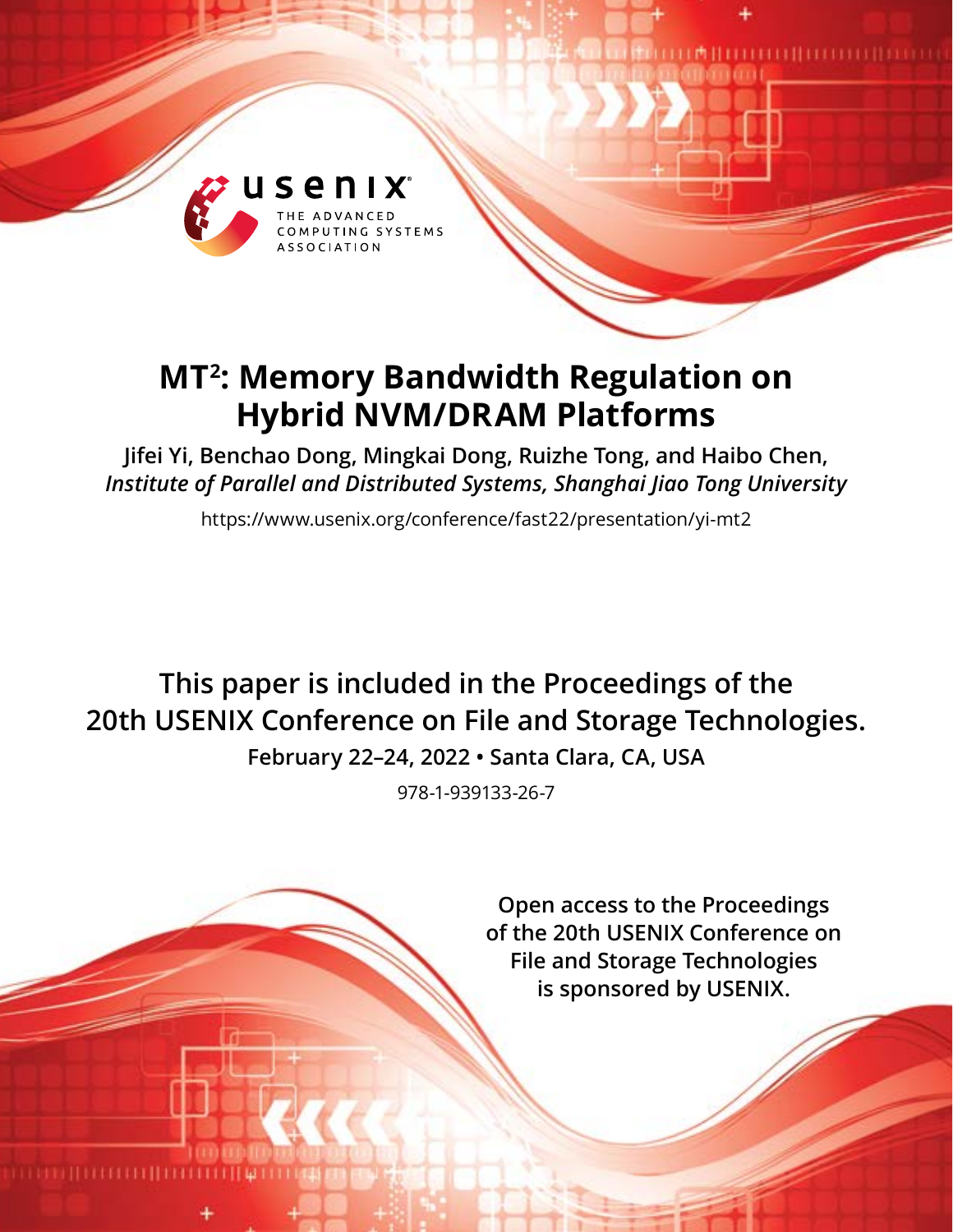# $\mathbf{MT}^2$ : Memory Bandwidth Regulation on Hybrid NVM/DRAM Platforms

Jifei Yi, Benchao Dong, Mingkai Dong, Ruizhe Tong, Haibo Chen

*Institute of Parallel and Distributed Systems, Shanghai Jiao Tong University Engineering Research Center for Domain-specific Operating Systems, Ministry of Education, China*

### Abstract

Non-volatile memory (NVM) has emerged as a new memory media, resulting in a hybrid NVM/DRAM configuration in typical servers. Memory-intensive applications competing for the scant memory bandwidth can yield degraded performance. Identifying the noisy neighbors and regulating the memory bandwidth usage of them can alleviate the contention and achieve better performance. This paper finds that bandwidth competition is more severe on hybrid platforms and can even significantly degrade the total system bandwidth. Besides the absolute bandwidth, the competition is also highly correlated with the bandwidth type. Unfortunately, NVM and DRAM share the same memory bus, and their traffic is mixed together and interferes with each other, making memory bandwidth regulation a challenge on hybrid NVM/DRAM platforms.

This paper first presents an analysis of memory traffic interference and then introduces  $MT<sup>2</sup>$  to regulate memory bandwidth among concurrent applications on hybrid NVM/DRAM platforms. Specifically,  $MT<sup>2</sup>$  first detects memory traffic interference and monitors different types of memory bandwidth of applications from the mixed traffic through hardware monitors and software reports.  $MT<sup>2</sup>$  then leverages a dynamic bandwidth throttling algorithm to regulate memory bandwidth with multiple mechanisms. To expose such a facility to applications, we integrate  $MT<sup>2</sup>$  into the cgroup mechanism by adding a new subsystem for memory bandwidth regulation. The evaluation shows that  $MT<sup>2</sup>$  can accurately identify the noisy neighbors, and the regulation on them allows other applications to improve performance by up to 2.6× compared to running with unrestricted noisy neighbors.

### 1 Introduction

Emerging fast, byte-addressable NVM, such as phase-change memory (PCM) [\[41,](#page-15-0) [52\]](#page-16-0), STT-MRAM [\[25,](#page-14-0) [37\]](#page-15-1), Memristor [\[56\]](#page-16-1), and Intel's 3D-XPoint [\[55\]](#page-16-2), are promising to be employed to build fast cloud data centers. Intel Optane DC Persistent Memory, the first commercially available NVM product, has been released in 2019 [\[28,](#page-15-2) [33\]](#page-15-3) and deployed in cloud environments, such as Google Cloud [\[13\]](#page-14-1).

NVM has attracted many research efforts on exploring its usage scenarios. Consequently, an increasing number of NVM-aware file systems [\[19](#page-14-2)[–21,](#page-14-3) [38,](#page-15-4) [53,](#page-16-3) [54,](#page-16-4) [60,](#page-16-5) [62,](#page-16-6) [63\]](#page-16-7), NVM programming libraries [\[9,](#page-14-4) [70\]](#page-17-0), NVM data structures [\[26,](#page-14-5) [42,](#page-15-5) [46](#page-15-6)[,64,](#page-17-1)[73\]](#page-17-2) and NVM-based databases [\[5,](#page-14-6)[10,](#page-14-7)[45\]](#page-15-7) have been proposed and studied, which in turns accelerates the widespread deployment of NVM. NVM is being deployed in data centers as fast byte-addressable storage or large-volume runtime memory that lies side-by-side with the volatile DRAM, resulting in hybrid NVM/DRAM platforms.

However, the hybrid NVM/DRAM platforms exacerbate the noisy neighbor problem. In cloud environments, a physical platform may be shared by many users. Applications, containers, or VMs of different users inevitably share the same memory bus on the platform. Some applications may overutilize memory bandwidth, either accidentally or intentionally, and become the noisy neighbors that significantly affect the performance of other applications. On hybrid NVM/DRAM platforms, both NVM and DRAM are attached to the memory bus. As a result, different applications compete for the limited memory bandwidth, and different kinds of memory traffic interfere with each other, reducing the overall performance of all applications on the hybrid NVM/DRAM platform.

Memory bandwidth regulation is one common approach that reduces the interference of memory bandwidth usage to mitigate the noisy neighbor problem. With the commercial use of NVM in cloud data centers, the need for memory bandwidth regulation on hybrid platforms is imminent. However, several significant challenges hinder memory bandwidth regulation on NVM/DRAM hybrid platforms.

The first challenge is memory bandwidth asymmetry. On NVM/DRAM hybrid platforms, different memory accesses (i.e., DRAM reads, DRAM writes, NVM reads and NVM writes) yield different maximal memory bandwidth. The actual available memory bandwidth heavily depends on the proportions of different kinds of memory accesses in the workload. Thus, it is no longer appropriate to assume a static maximal memory bandwidth and disregard the difference between different memory accesses like in prior work [\[67–](#page-17-3)[69\]](#page-17-4).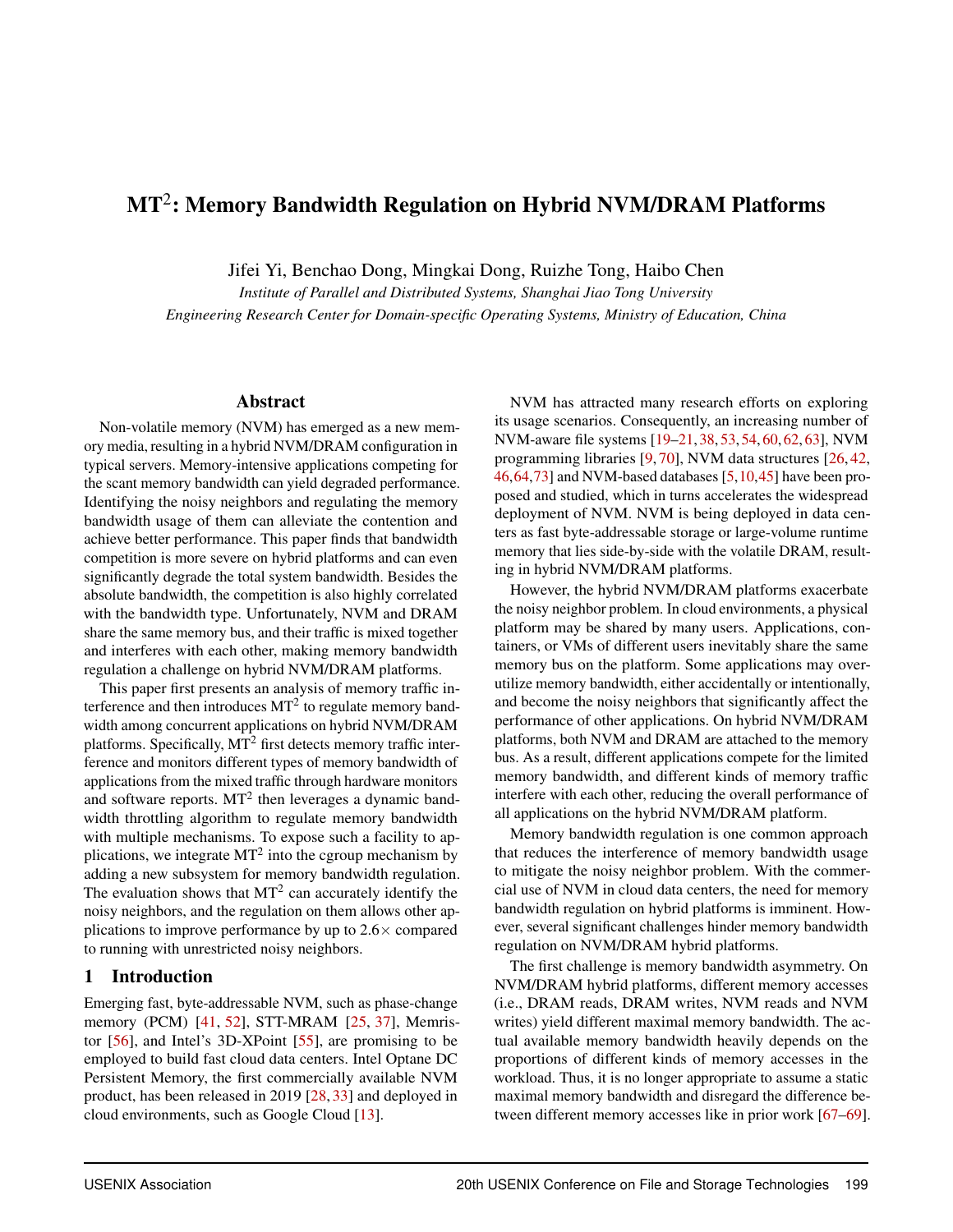Especially, the maximal NVM bandwidth is usually relatively smaller than DRAM bandwidth. Besides, we find that different types of memory accesses interfere with each other differently, making it even more difficult to estimate the available memory bandwidth under various workloads. Thus, the assumption that all memory accesses are equal (as in prior work [\[67–](#page-17-3)[69\]](#page-17-4)) does not hold anymore.

The second challenge stems from the fact that NVM shares the memory bus with DRAM on existing NVM/DRAM hybrid platforms [\[3\]](#page-14-8). On existing hybrid platforms, NVM traffic and DRAM traffic are inevitably mixed and difficult to separate. With the mixed memory traffic, monitoring different kinds of memory bandwidth on a per-process basis become almost impossible [\[49\]](#page-16-8), which invalidates existing hardware and software regulation approaches designed for DRAM.

The third challenge is inadequate hardware and software mechanisms for memory regulation. As both NVM and DRAM are directly accessible by CPU load/store instructions, counting and throttling each memory access is impractical for the sake of performance. CPU vendors, such as Intel, provide hardware mechanisms to regulate the memory bandwidth. However, the bandwidth restriction is coarse-grained and qualitative, which is insufficient for precise memory bandwidth regulation. Some other approaches, such as frequency scaling and CPU scheduling, may provide relatively finer-grained bandwidth adjustment. However, they are also qualitative and slow down both computation and memory accesses, thus inefficient for the overall platform performance.

In this paper, we reveal severe bandwidth interference problems in hybrid memory platforms and propose  $MT^2$  (short for Memory Traffic Throttle) to address the above challenges.  $MT<sup>2</sup>$  collaboratively leverages several hardware and software techniques to monitor real-time bandwidth of different types of memory accesses. To regulate memory bandwidth with non-static maximal memory bandwidth, MT<sup>2</sup> proposes a dynamic memory bandwidth throttling framework, combining both hardware and software techniques to provide efficient memory bandwidth regulation.

We have implemented  $MT^2$  as a new subsystem in the existing Linux control groups (cgroups) and applied  $MT<sup>2</sup>$  to mitigate the noisy neighbor problem and demonstrate  $MT^2$ 's effectiveness in two more scenarios: memory bandwidth allocation and cloud SLO guarantee. Performance evaluation shows that  $MT^2$  can effectively regulate memory bandwidth on hybrid platforms with nearly zero performance overhead.

In summary, the contributions of this paper include:

- A survey uncovering the problem of memory bandwidth interference that leads to notable performance churn for memory-intensive applications on hybrid NVM/DRAM platforms  $(\S_2)$ ;
- The first study on existing hardware and software memory bandwidth regulation mechanisms on hybrid NVM/- DRAM platforms ([§3.3.1\)](#page-6-0);
- The design and implementation of  $MT<sup>2</sup>$ , the first compre-

hensive system that efficiently and effectively regulates memory bandwidth on hybrid NVM/DRAM platforms with thread-level granularity ([§3](#page-4-0) and [§4\)](#page-7-0);

• Detailed evaluation of  $MT<sup>2</sup>$  in noisy neighbor suppression and other two scenarios ([§5\)](#page-8-0) on Intel Optane PM to illustrate MT<sup>2</sup>'s effectiveness and overhead ([§6\)](#page-9-0).

### <span id="page-2-0"></span>2 Background

### <span id="page-2-1"></span>2.1 Noisy Neighbors

In complex modern multi-tenant cloud environments, memory bandwidth can significantly impact applications' overall performance. In a cloud data center, some applications may over-utilize memory bandwidth, which will affect the performance of other applications. These applications that overutilize memory bandwidth are usually called *noisy neighbors*, and the affected applications are the *victims*.

Two strategies can mitigate the noisy neighbor problem. The *prevention* strategy proactively sets bandwidth limits for applications to keep anyone from being a potential noisy neighbor. The *remedy* strategy monitors the system for the presence of noisy neighbors and identifies then limits the bandwidth usage of appeared noisy neighbors. Both strategies require a system to monitor applications' bandwidth usage and/or the system-wide traffic interference level and provide effective mechanisms to limit applications' memory traffic.

### 2.2 NVM

The release of Intel Optane DC Persistent Memory (Optane PM) marks the widespread commercial deployment of NVM [\[28,](#page-15-2) [33\]](#page-15-3). With Intel's proprietary DDR-T protocol [\[33\]](#page-15-3), Optane PM can be directly accessed via CPU load/store instructions. However, the actual bandwidth of NVM is still far below DRAM [\[34\]](#page-15-8).

Before the public release of Optane PM, NVM has been widely studied in academia and industry. Some NVM-aware file systems, such as PMFS [\[53\]](#page-16-3), NOVA [\[62,](#page-16-6)[63\]](#page-16-7), SoupFS [\[21\]](#page-14-3), Strata [\[38\]](#page-15-4), SplitFS [\[35\]](#page-15-9) and ZoFS [\[20\]](#page-14-9), are proposed to provide file abstraction over NVM. Applications can create files on these file systems and map the files using mmap to access NVM directly. For example, Marathe et al. [\[45\]](#page-15-7) modify Memcached [\[7\]](#page-14-10), a popular high-performance memory object caching system, to run upon NVM using files and mmap.

However, managing persistent files by hand can be laborious. Intel develops Persistent Memory Development Kit (PMDK) [\[9\]](#page-14-4), which is a suite of open-source libraries to simplify the programming model of NVM. With PMDK, programmers do not need to manage persistent files by themselves. Instead, they can utilize PMDK abstractions, such as objects, transactions and simple persistent data structures, to develop NVM-aware applications more easily. Many inmemory or storage systems are ported to NVM using PMDK, such as PmemKV [\[5\]](#page-14-6) and Pmem-RocksDB [\[10\]](#page-14-7).

NVM is increasingly deployed in data centers. For example, SAP HANA has deployed Optane PM in its data plat-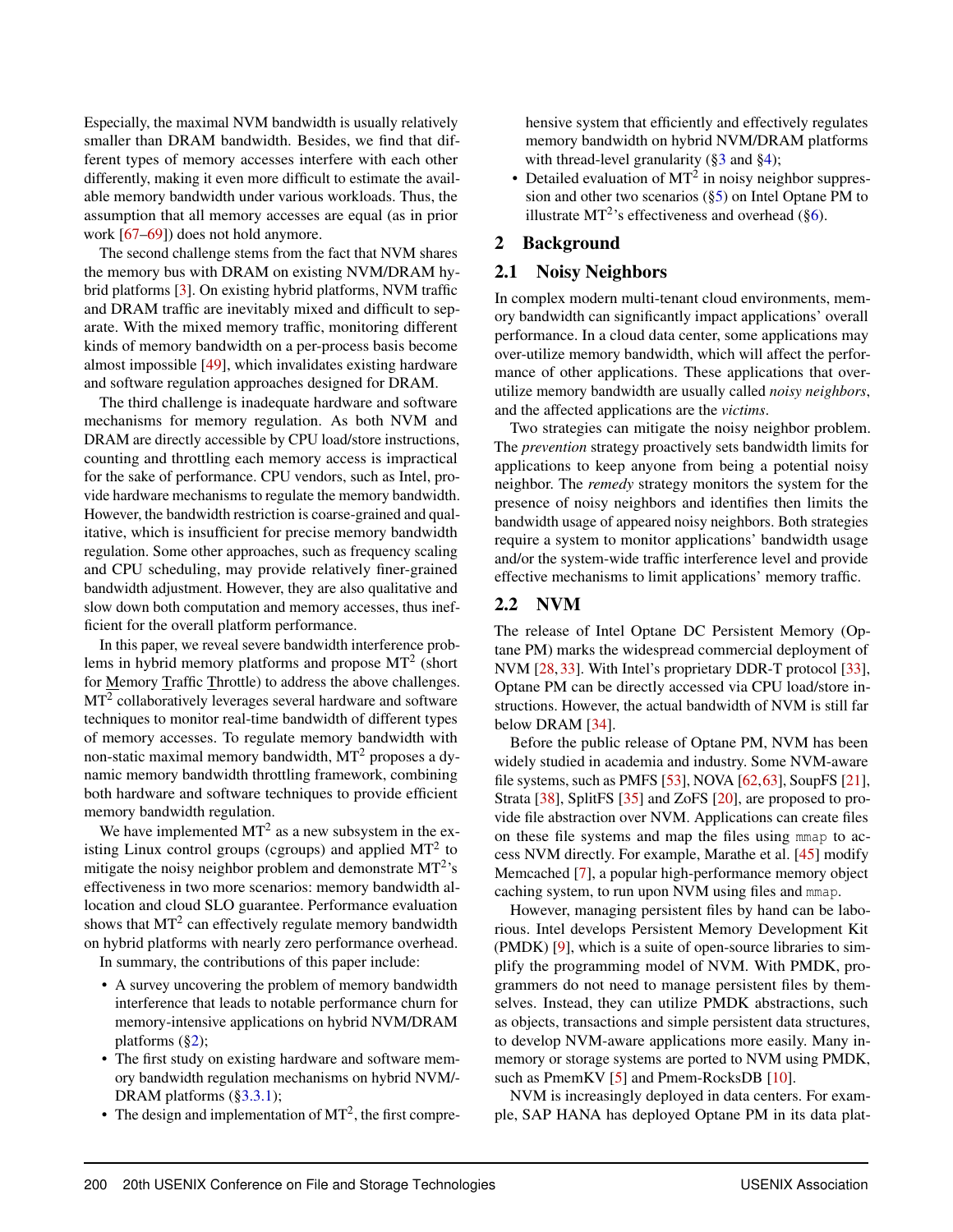<span id="page-3-0"></span>

Figure 1: The impact of memory interference of two tasks. The first column is the bandwidth of Task A when it runs alone (in GB/s) and the last 4 columns are the bandwidth of Task A as a percentage of the first column when two tasks run simultaneously and compete for the bandwidth. Task B decrease Task A' throughput by 21 to 64%. The darkest block at the top row shows that NVM write bandwidth affect NVM read bandwidth significantly. Different types of bandwidth affect others differently.

forms [\[14\]](#page-14-11). Google Cloud has deployed Optane PM on its virtual machines in public clouds [\[13\]](#page-14-1).

### <span id="page-3-2"></span>2.3 Memory Bandwidth Interference

Despite the advantages NVM has brought to the data center, the use of NVM on the hybrid NVM/DRAM platforms increases the complexity of the memory bandwidth interference due to the fact that NVM and DRAM share the memory bus.

To illustrate the impact between different types of bandwidth, we conducted an experiment in which two tasks run different kinds of workloads simultaneously. In the experiment, we run two Flexible I/O tester [\[2\]](#page-14-12) (fio) workloads for the tasks to compete for the memory bandwidth. We test four workloads, namely *NVM Read*, *NVM Write*, *DRAM Read*, and *DRAM Write*, and use the mmap engine for the DRAM workloads and libpmem for the NVM workloads. The experiment setup is described in [§6.](#page-9-0) To fully utilize the memory bandwidth, we use fourteen cores to run each workload, except for *NVM Write*. We use six cores to run *NVM Write* workload because its bandwidth drops significantly with more cores due to its own bandwidth competition.

We first run Task A alone and then run two tasks together with different workload combinations to illustrate the impact. To avoid the contention of CPU cache, we also leverage Intel CAT [\[4\]](#page-14-13) to make each task run on different cache partitions in the experiment. Thus, the performance degradation in the figure is simply caused by memory bandwidth interference.

Figure [1](#page-3-0) shows the results. For Task A (i.e., each row in the figure), the throughput (GB/s) of running alone is used as the baseline, as listed in the first column, and the throughput running simultaneously with Task B is normalized to the baseline. Thus, smaller numbers (i.e., the darker blocks) indicate a more significant impact of Task B.

<span id="page-3-1"></span>

Figure 2: Relationship between bandwidth and latency of Task A (one-job NVM-Write fio) when running simultaneously with different number of Task B (NVM-Write fio). The bandwidth and latency of task A are negatively correlated. Notice that the Y-axis does not start from zero.)

- 1. *The impact of memory interference is closely related to the type of memory access.* Tasks that occupy a smaller bandwidth may have a more significant impact on other tasks than those with a larger bandwidth. A 102GB/s DRAMread Task B can only reduce the bandwidth of an NVMread Task A to 73% of the original, while an NVM-write Task B with only 10.3GB/s can bring it down to 36%. This observation indicates that the ability to distinguish between different bandwidth types is vital on hybrid platforms.
- 2. *NVM accesses affect other tasks more severely than DRAM accesses.* When Task B runs a 35.5GB/s NVM read workload, it drops the bandwidth of different Task A to 40%- 72% (the second column in the figure) of what it would have been running alone. However, when Task B runs a 102GB/s DRAM read workload, Task A's bandwidth drops to only 50%-79% (the fourth column in the figure) of the original bandwidth. In particular, a 10.3GB/s NVM write task B can severely degrade the performance of other tasks. NVM writes can lead to severe interference with minimal absolute bandwidth, followed by NVM reads and finally DRAM accesses. In other words, applications that write NVM a lot are more likely to become the noisy neighbors and affect others.

Prove States of the Matter of the Ramar and the results in the results of the results in the results of the results. Sometimes that the results of the results of the results. Sometimes the results of the results of the re While investigating the memory bandwidth interference, we also check the relationship between a task's throughput and latency. Figure [2](#page-3-1) shows the throughput and latency of a one-job fio with the NVM-Write workload (Task A) when running simultaneously with Task B (NVM-Write fio with variable numjobs). As the numjobs of Task B grows, the bandwidth of Task A gradually decreases (due to the growth of bandwidth interference), while the latency of Task A increases. Together with the evaluation of other memory access type combinations, the results lead to another observation that *the memory access latency is negatively correlated to the bandwidth usage*, which indicates that we can detect the memory bandwidth interference by measuring the latency of different types of memory accesses.

### 2.4 Memory Bandwidth Monitoring (MBM)

Intel Memory Bandwidth Monitoring (MBM) [\[48\]](#page-16-9) is a feature that allows monitoring bandwidth from the L3 cache to the next level of the memory hierarchy system, which can be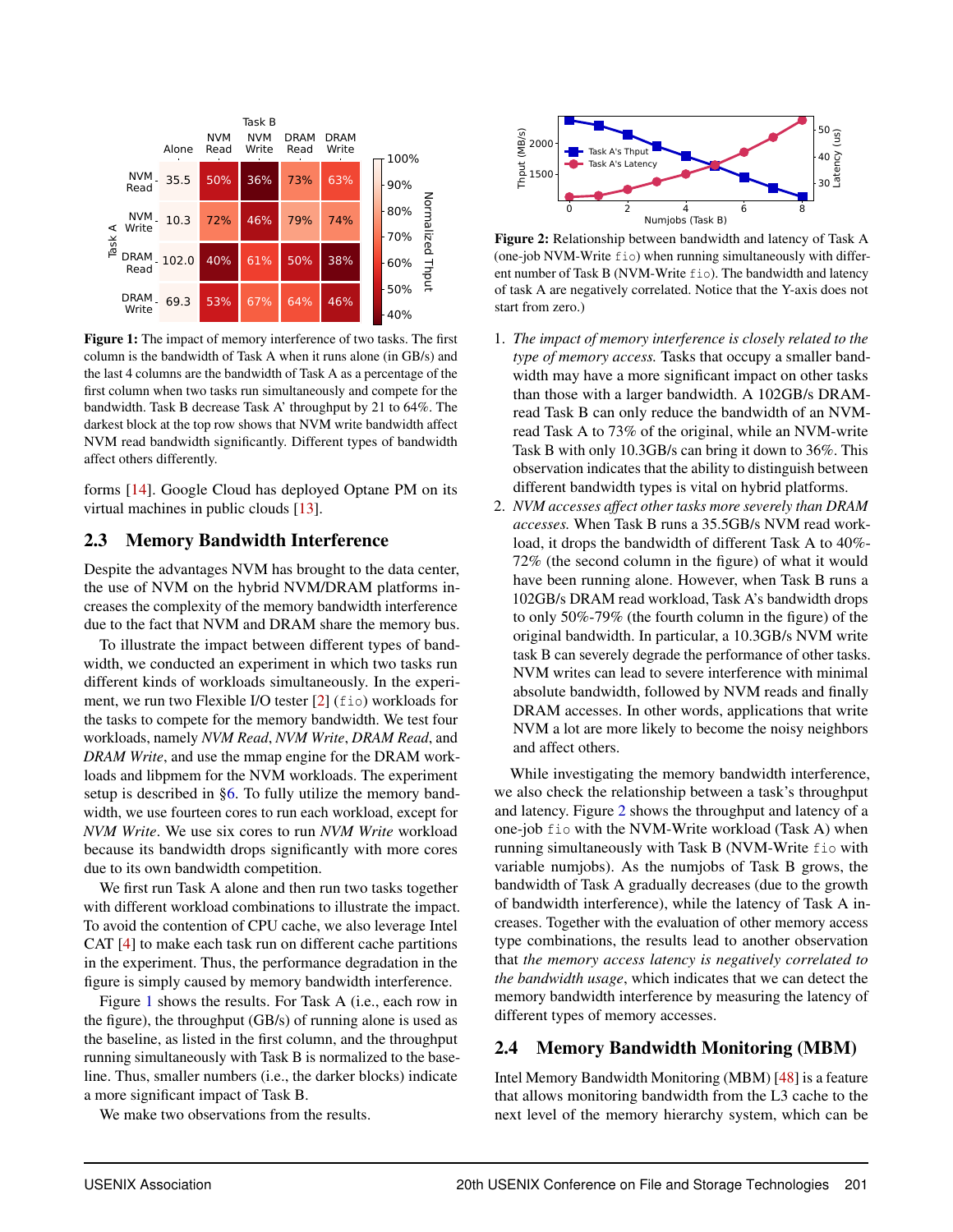DRAM or NVM. It provides a hardware-level measurement of memory bandwidth on each logical core.

Each logical core can be assigned with a resource monitoring ID (RMID), and a group of logical cores can be assigned with the same RMID. The underlying hardware tracks memory bandwidth with the RMID and groups the memory bandwidth of processors with the same RMID. On a platform with the non-uniform memory access (NUMA) architecture, the MBM hardware on each NUMA node tracks two types of memory bandwidth for each RMID: the local external bandwidth and the total external bandwidth, indicating the memory traffic to the local NUMA node and all NUMA nodes respectively. System programmers can access model-specific registers (MSRs) to get the tracked bandwidth. To get the system-wide memory bandwidth of an RMID, programmers need to read the tracked total bandwidth from all NUMA nodes and add them together.

### 2.5 Memory Bandwidth Allocation (MBA)

Intel Memory Bandwidth Allocation (MBA) [\[29\]](#page-15-10) is a hardware feature that provides indirect and approximate control over memory bandwidth with negligible overhead. MBA introduces a programmable request rate controller between each physical core and the shared L3 cache. The controller throttles the memory bandwidth usage by inserting delays to the memory requests. MBA defines throttling values to indicate how much delay is imposed. Due to the delay mechanism, the same throttling value might behave differently on applications with different memory access patterns [\[29\]](#page-15-10). The specific throttling values vary on different platforms. On our platform, the throttling values range from 10 to 100, with a precision of 10. For MBA, Intel also exposes a set of Classes of Service (CLOS) [\[29\]](#page-15-10) into which threads can be assigned. To use MBA, administrators need to set a throttling value to a CLOS, after which all threads in the CLOS will be throttled.

### <span id="page-4-0"></span> $3$  MT<sup>2</sup> Design

### 3.1 Overview

To regulate bandwidth efficiently on a hybrid NVM/DRAM platform, we design a hybrid bandwidth regulation system called MT<sup>2</sup>. Figure [3](#page-4-1) shows the architecture of MT<sup>2</sup>, which is designed to work in the kernel space. Though some functionalities of  $MT<sup>2</sup>$  can be implemented in user space, the kernel space environment makes it much easier and more efficient for  $MT<sup>2</sup>$  to access hardware features, cooperate with other kernel components, and put constraints on user-space threads.

System administrators communicate with  $MT<sup>2</sup>$  via exposed pseudo-filesystem interfaces in user space. Administrators can classify threads into different groups (same as cgroups) and specify a policy to regulate each group's bandwidth. We call these groups TGroups (i.e., Throttling Groups), which are the target of bandwidth monitoring and restriction in  $MT<sup>2</sup>$ .

 $MT<sup>2</sup>$  consists of two parts: the monitor and the regulator. With data collected from VFS, PMU (Performance Monitor-

<span id="page-4-1"></span>

Figure 3: The overview architecture of  $MT<sup>2</sup>$ . Threads are classified into TGroups (the unit of NVM bandwidth monitoring and restriction). The monitor computes NVM bandwidth with the data from VFS, MBM and PMU, and then pass the result to the regulator, who is responsible for restricting a TGroup's bandwidth with different mechanisms.

ing Unit), and MBM, the monitor divides it into four types and forwards them and the interference information to the regulator. According to the monitored data and the regulation policy, the regulator makes decisions to limit the bandwidth with two mechanisms: adjusting the MBA throttling values and changing CPU quotas.  $MT^2$  adopts a dynamic bandwidth throttling algorithm that constantly monitors and adjusts restrictions based on the real-time bandwidth and the interference level.

 $MT<sup>2</sup>$  provides two strategies to mitigate the noisy neighbor problem (*prevention* and *remedy* in § [2.1\)](#page-2-1) to cope with different scenarios. For prevention, administrators are asked to set bandwidth caps for each TGroup. MT<sup>2</sup> monitors the precise real-time bandwidth and enforces all groups not to use more bandwidth than the caps. However, several TGroups that do not exceed the caps together may still cause strong bandwidth interference, which can be identified and restricted by the remedy strategy. The two strategies are orthogonal; thus, when and how to use the two strategies depends on the specific scenarios.

### 3.2 The Monitor

The monitor distinguishes different types of bandwidth with process granularity and detects the current memory interference level of the system. Unfortunately, existing hardware technology cannot achieve this directly [\[49\]](#page-16-8). For example, Intel MBM cannot distinguish between NVM bandwidth and DRAM bandwidth. The IMC performance counter [\[22\]](#page-14-14) can help get different types of real-time bandwidth, but only with memory channel granularity rather than process granularity. Thus, the  $MT<sup>2</sup>$  monitor leverages various hardware and software techniques jointly.

### <span id="page-4-2"></span>3.2.1 Bandwidth Estimation

The monitor needs to get accurate or estimated bandwidth of each access type (i.e., *BWDR* for DRAM reads, *BWNR* for NVM reads, *BWDW* for DRAM writes and *BWNW* for NVM writes), so that the regulator can use these information to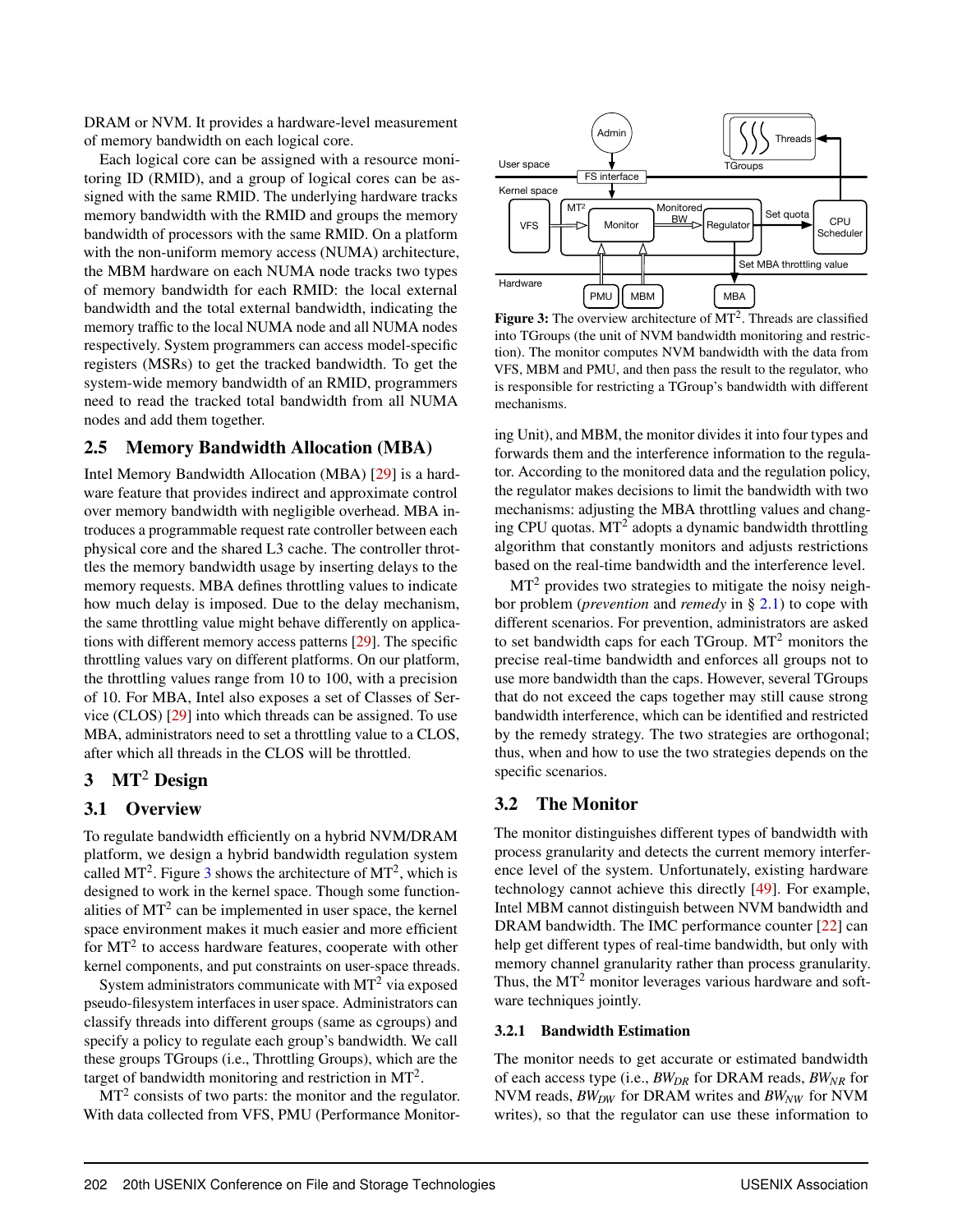decide whether and how to restrict each TGroup's memory bandwidth usage to avoid or suppress noisy neighbors.

 $\mathbf{MT}^2$  calculates the precise  $BW_{NR}$  of each process by retrieving the number of local NVM reads via the ocr.all\_data\_ rd.pmm\_hit\_local\_pmm.any\_snoop PMU event counter and multiplying the value by the cache line size  $(64B)$ . MT<sup>2</sup> calculates *BWDR* similarly via the ocr.all\_data\_rd.l3\_ miss\_local\_dram.any\_snoop PMU counter for DRAM reads of each process [\[30\]](#page-15-11).

However, MT<sup>2</sup> cannot get *BWDW* and *BWNW* via PMU, since no similar performance events exist for write instructions. Fortunately, we can leverage MBM to monitor each TGroup's total memory access bandwidth, which is the sum of *BWDR*, *BWNR*, *BWDW* and *BWNW* . Given that we can calculate the precise value of *BWDR* and *BWNR* via PMU, we only need to know one of *BWDW* and *BWNW* or the ratio between them to calculate the two values via simple arithmetic.

We choose to calculate *BW*<sub>*NW*</sub> of a TGroup by collecting the amount of NVM writes periodically since user-space applications can write to NVM in only two ways: the file APIs (such as write) and the CPU store instructions after memory mapping the file. For file APIs,  $MT<sup>2</sup>$  hooks the VFS in the kernel and tracks the amount of NVM writes for each TGroup. For memory-mapped accesses, we propose two different approaches according to whether the applications on the platform are trusted.

Trusted applications. Many cloud applications (such as those in private clouds) are from trusted users or cooperations; thus, we can rely on these trusted applications to collect and report to  $MT^2$  its amount of writes to memory-mapped NVM. To facilitate the process, we provide a modified PMDK [\[9\]](#page-14-4), which is the official and most popular library for NVM programming on Intel's NVM. Specifically, we hook the PMDK APIs that explicitly flush cache lines to NVM or perform non-temporal memory writes (e.g., movnt), by calculating and adding the amount of NVM writes to per-thread counters. To report the counters to  $MT^2$ , each process sets up a shared page with the kernel, and each thread in the process writes its per-thread counter value to a different slot in the page.  $MT<sup>2</sup>$ in the kernel checks the counters periodically and calculates the bandwidth of each TGroup.

To collaborate with  $MT^2$ , applications built on PMDK can directly link to our modified PMDK without source code modification; other applications are required to collect and report NVM writes by themselves, which should be a simple task since our modification to PMDK is merely 43 lines.

With the reported writes to mapped NVM and the NVM writes via file APIs, MT<sup>2</sup> calculates *BW<sub>NW</sub>* for each TGroup. With the  $BW_{NW}$ , MT<sup>2</sup> further calculates the  $BW_{DW}$  by  $BW_{DW} = BW_{Total} - BW_{DR} - BW_{NR} - BW_{NW}$ .

Untrusted applications. Untrusted applications may not report their NVM write bandwidth faithfully. Thus, we provide another approach to roughly distinguish NVM writes and

DRAM writes without the collaboration of applications.

We leverage Processor Event Based Sampling (PEBS) [\[31\]](#page-15-12), an efficient sampling feature in modern Intel processors, to sample each TGroup's memory writes (mem\_inst\_retired.all\_stores) with the target addresses. By comparing the sampled addresses to the address ranges of NVM, we can figure out the ratio of sampled writes to NVM and DRAM, with which we calculate  $BW_{NW}$  and  $BW_{DW}$  roughly.

Note that the *BW*<sub>*NW*</sub> and *BW*<sub>*DW*</sub> we calculated via PEBS are not precise due to the shadow effect [\[65\]](#page-17-5). But it would be sufficient for  $MT<sup>2</sup>$  to identify which TGroup is more likely to be the noisy neighbors.

#### <span id="page-5-1"></span>3.2.2 Interference Detection

Even given the accurate bandwidth usage of four types of memory accesses, it is difficult to determine whether the bandwidth interference occurs and its severity, since both the decrease of memory access demand and the presence of noisy neighbors can cause an application to utilize less bandwidth.

Instead of detecting memory interference via memory bandwidth,  $MT<sup>2</sup>$  proposes to detect the interference level by measuring the latency of different kinds of memory accesses, which is supported by the observation that the memory access latency is negatively correlated to the bandwidth ([§2.3\)](#page-3-2).

We measure four types of memory accesses separately. For reads, we derive the latency from four performance events, unc m pmm rpq occupancy.all  $(RPQ_0)$ , unc m\_pmm\_rpq\_inserts (*RPQI*), unc\_m\_rpq\_occupancy, and unc\_m\_rpq\_inserts. The latency of NVM reads can be calculated by *RPQO*/*RPQ<sup>I</sup>* . The DRAM read latency can be obtained similarly. For writes,  $MT<sup>2</sup>$  periodically issues a few NVM and DRAM write requests and measures their completion time to obtain the latency of both types of write requests.

We set a threshold to determine whether bandwidth interference occurs. When the latency of a certain access request exceeds the corresponding threshold, relatively severe interference occurs on the platform and affects this type of memory access (as shown in Listing [1\)](#page-5-0). The threshold can be tuned across different platforms by measuring the relationship between bandwidth and latency under different interference levels. On our platform, we use the latency at a 10% reduction in throughput as the threshold (THRESHOLD in Listing [1\)](#page-5-0).

Listing 1: Interference detection

```
def detect_interference () :
 for bt in bandwidth_type:<br>if latency[bt] > THRESHOLD[bt]:
      return true
return false
```
### 3.3 The Regulator

Monitoring the bandwidth information is the first step towards bandwidth regulation. The following step is to restrict the bandwidth a TGroup can occupy, which is handled by the regulator. The regulator takes the interference level and the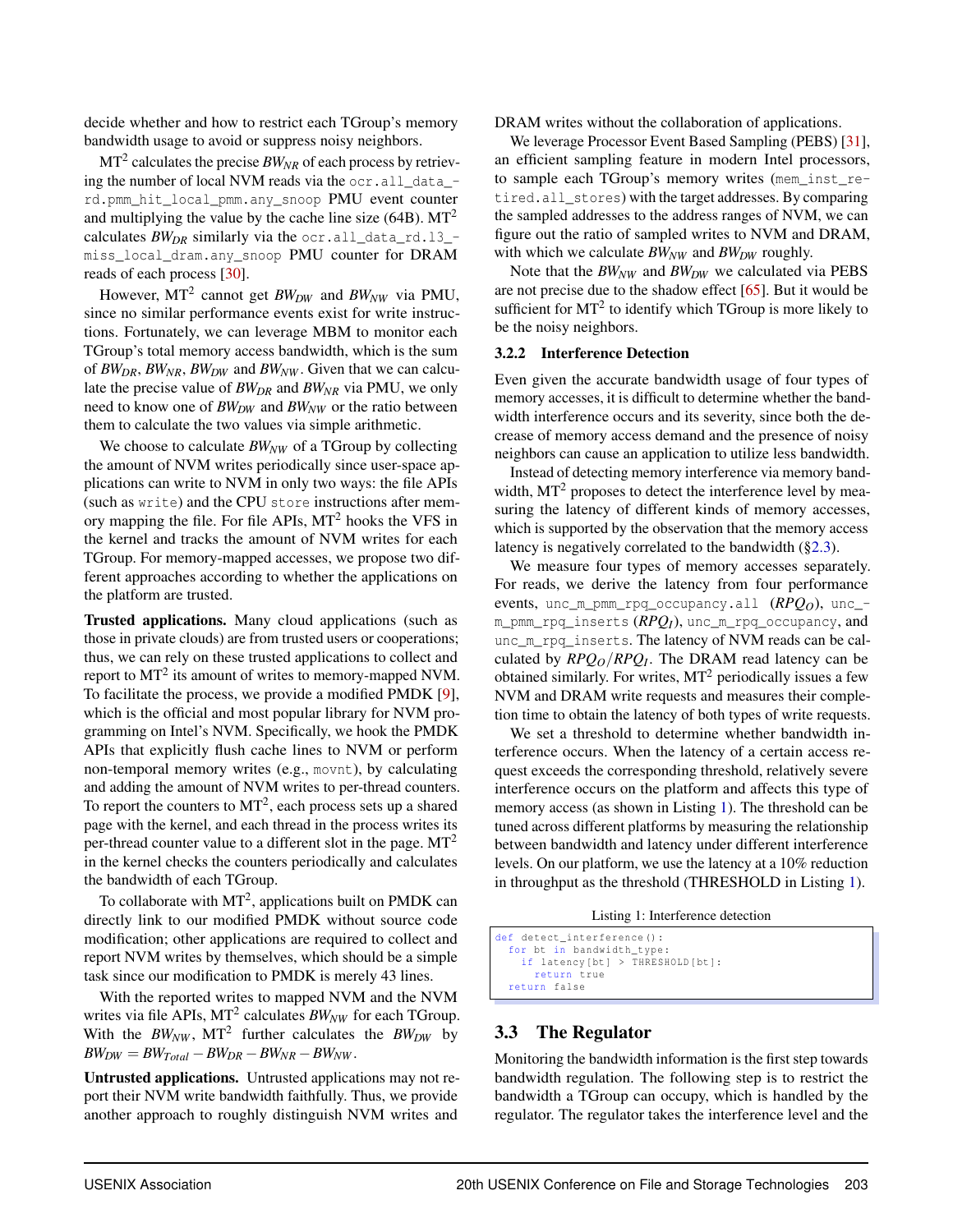Table 1: Performance events

| Performance Event Name                       | Description                                                      | Where we use (if not, why)                                                   |
|----------------------------------------------|------------------------------------------------------------------|------------------------------------------------------------------------------|
| ocr.all_data_rd.pmm_hit_local_pmm.any_snoop  | per-core: local NVM read                                         | Bandwidth Estimation $(\S3.2.1)$                                             |
| mem_load_retired.local_pmm                   | per-core: memory load instructions retired<br>that hit local NVM | No, the results are not precise without<br>disabling the hardware prefetcher |
| ocr.all_data_rd.l3_miss_local_dram.any_snoop | per-core: local dram read                                        | Bandwidth Estimation $(\S3.2.1)$                                             |
| mem_inst_retired.all_stores                  | per-core: all memory store instruction retired                   | Bandwidth Estimation $(\S3.2.1)$                                             |
| unc_m_pmm_rpq_occupancy.all                  | per-socket: NVM read pending queue occupancy                     | Interference Detection $(\S3.2.2)$                                           |
| unc_m_pmm_rpq_inserts                        | per-socket: NVM read pending queue inserts                       | Interference Detection $(\S3.2.2)$                                           |
| unc_m_pmm_wpq_occupancy.all                  | per-socket: NVM write pending queue<br>occupancy time            | No, wpq_occupancy/wpq_inserts<br>is not inversely proportional to bandwidth  |
| unc_m_pmm_wpq_inserts                        | per-socket: NVM write pending queue<br>insert count              | No, wpq_occupancy/wpq_inserts<br>is not inversely proportional to bandwidth  |

monitored bandwidth as the input and decides what actions to take to adjust the bandwidth of the TGroup according to the regulation policy from system administrators.

### <span id="page-6-0"></span>3.3.1 Memory Regulation Mechanisms

MBA. To illustrate the effect of MBA, we use fio to generate different workloads under different MBA throttling values. Throttling value 100 means that there are no restrictions, while 10 represents the maximum MBA limit. The configuration of fio is the same as in [§2.3.](#page-3-2)

The red lines in Figure [4](#page-7-1) show the following phenomena. 1) MBA only supports limited throttling values, and not all throttling values are effective to workloads. This means that we cannot precisely control the bandwidth of threads with MBA. 2) MBA can restrict DRAM-intensive workloads better than NVM-intensive workloads. MBA is almost completely ineffective for NVM writes. Therefore, MBA alone is insufficient for controlling memory bandwidth. We must employ other techniques to restrict the NVM bandwidth.

CPU scheduling. An effective mechanism to control memory bandwidth is to reduce the number of cores allocated to an application [\[43\]](#page-15-13). We take a finer-grained approach by changing the CPU time (or CPU quota) of a thread with the help of the existing Linux CPU cgroup [\[6\]](#page-14-15) controls. CPU quota in MT<sup>2</sup> defines an upper bound on CPU time allocated to the threads of a TGroup within a given period. TGroups with lower CPU quota take less CPU time, so it consumes less memory bandwidth. Since CPU quota leverages the CPU scheduler, it can provide a more fine-grained adjustment of memory bandwidth.

Effectiveness and comparison. CPU scheduling is a mechanism that supplements MBA. We repeat the same experiment with CPU scheduling as we do with MBA to compare these two mechanisms to decide how to cooperate better. Figure [4](#page-7-1) shows the results. Take reading DRAM in figure  $4(a)$  as an example (Read MBA and Read CPU two lines in the figure). When we don't enforce any limits on the workload (i.e., when the horizontal coordinate is 100), the throughput of 14 DRAM read fio workloads reachs 102GB/s on our platform. When the MBA throttling value keeps decreasing to 60, the through<span id="page-6-1"></span>Table 2: Execution time and max bandwidth of pagerank under different restrictions

|                                            | No limit       |                 | 50% CPU 10% MBA |
|--------------------------------------------|----------------|-----------------|-----------------|
| Execution Time(s)<br>Max $BW_{read}(GB/s)$ | 56.459<br>3.61 | 118.179<br>1.89 | 78.662<br>1.45  |
| Max $BW_{write}(GB/s)$                     | 4.84           | 2.53            | 1.87            |

put of the DRAM read does not change much. When this value decreases to 30, there is a significant drop in throughput. After we enforce the maximum limit via MBA, the throughput drops to about 28GB/s. For CPU scheduling, the throughput is proportional to the available CPU time. Thus, CPU scheduling can restrict memory bandwidth better than MBA.

The previous experiment is only for the effectiveness of bandwidth restriction. Table [2](#page-6-1) gives some data when we run a real-world application, pagerank. We run the same task in three different situations. When this task runs without any limits, it takes 56 seconds to complete, of which the maximum read and write bandwidth is 3.61GB/s and 4.84GB/s, respectively. When we only allow it to use 50% of the CPU time, the task consumes 118 seconds, with the read and write bandwidth dropping to 1.89GB/s and 2.53GB/s. It seems that bandwidth usage is indeed changed to half while spending almost twice the original time. After we apply the maximum limit with MBA (10% MBA), its peak bandwidth is lower than that in 50% CPU, but it performs faster. This is because CPU scheduling will reduce the amount of CPU time the program can use. In contrast, MBA slows down the memory access operations and does not affect other operations, such as computation operations. We can conclude that the MBA mechanism is more efficient than CPU scheduling in restricting memory bandwidth.

Table [3](#page-7-2) summarizes the characteristics of these two memory restriction mechanisms. As MBA has limited throttling values, it can only provide discrete restrictions on memory bandwidth. CPU scheduling can adjust memory bandwidth continuously, which could restrict the bandwidth finer. However, CPU scheduling is not as efficient as MBA since it is not friendly to the overall performance. At last, these mechanisms have different favor in memory access types. According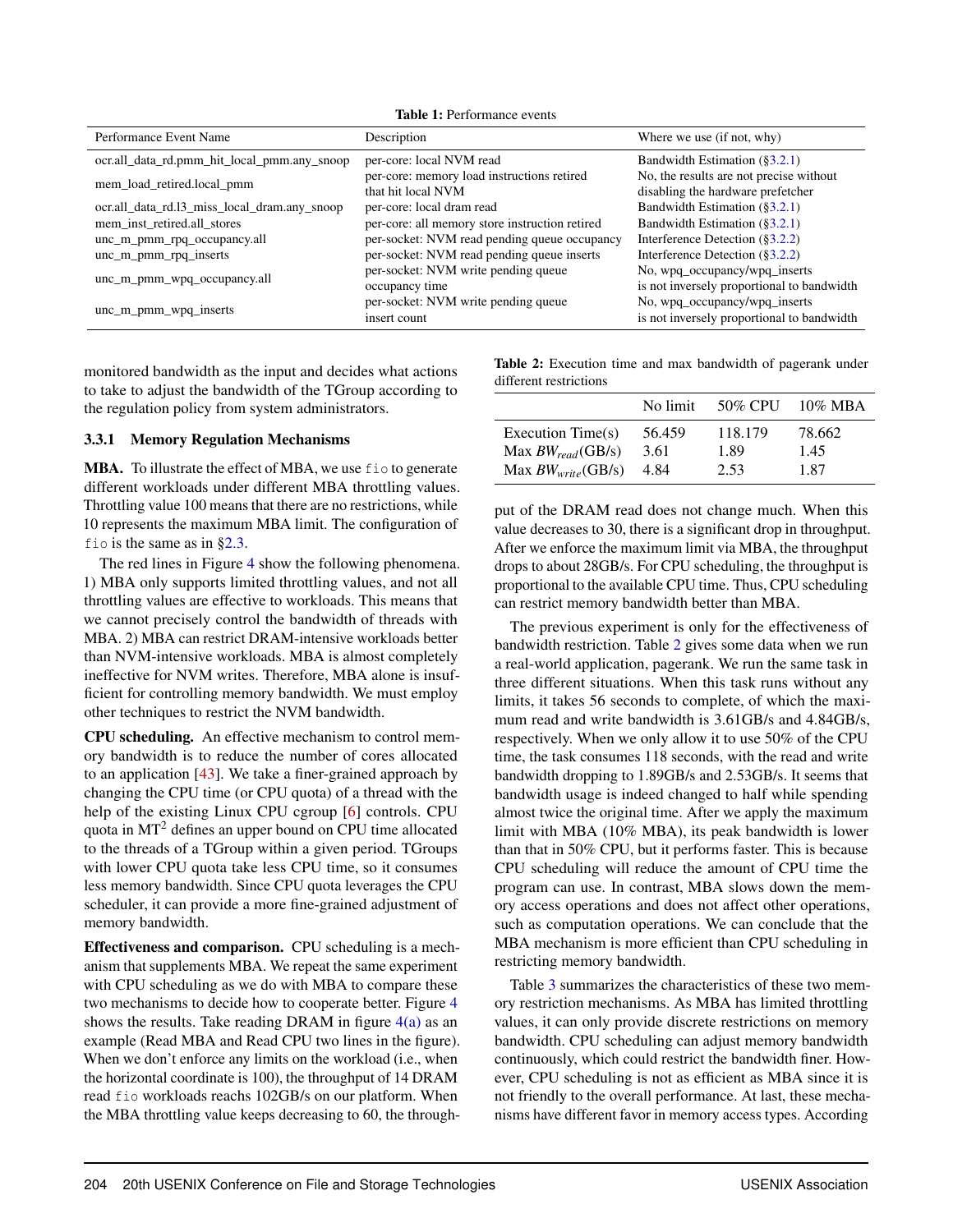<span id="page-7-1"></span>

Figure 4: The effect of MBA and CPU scheduling on limiting DRAM (a) and NVM (b) bandwidth. Compared with MBA, CPU scheduling is more effective on restricting NVM bandwidth.

<span id="page-7-2"></span>Table 3: Comparison of different memory restriction mechanisms

| Mechanism      | Granularity Efficiency Favor |      |              |
|----------------|------------------------------|------|--------------|
| MBA            | Discrete                     | High | <b>DRAM</b>  |
| CPU scheduling | Continuous                   | Low  | <b>B</b> oth |

to Figure [4,](#page-7-1) MBA is good at restricting DRAM bandwidth, while CPU scheduling can cope with both DRAM and NVM bandwidth because it treats DRAM and NVM equally.

### 3.3.2 Dynamic Bandwidth Throttling

To ensure a relatively stable bandwidth for TGroups, we adopt an algorithm called dynamic bandwidth throttling that combines all mechanisms above. The algorithm first identifies noisy neighbors according to the information provided by the monitor and then takes actions to restrict the noisy neighbors' memory bandwidth.

Identifying the noisy neighbors. The algorithm will identify the noisy neighbors according to the enabled strategies. In the *prevention* strategy, the algorithm treats all TGroups that exceed their administrator-configured bandwidth limits as noisy neighbors. In the *remedy* strategy, the algorithm first checks whether there is severe memory interference on the platform according to the memory interference information provided by the monitor. If severe memory interference presents, the algorithm identifies noisy neighbors by each TGroup's current bandwidth use. According to the observations in the previous analysis ([§2.3\)](#page-3-2), a small amount of NVM writes can lead to severe bandwidth interference and NVM accesses affect others more severely than DRAM accesses. Thus, TGroups with the most NVM writes are more likely to become the noisy neighbors, followed by TGroups with most NVM reads, and finally the TGroups with more DRAM accesses. The algorithm picks the TGroup that is the most likely to be a noisy neighbor in the above order.

Regulating the memory bandwidth. The algorithm then chooses the memory regulation mechanism according to the types of memory bandwidth to restrict. To restrict NVM access bandwidth, the algorithm takes the CPU scheduling mechanism since MBA is almost ineffective for NVM. To restrict only DRAM access bandwidth, the algorithm chooses to decreases the MBA value of the target TGroups. If the MBA is already set to the lowest value, the algorithm uses CPU scheduling for further restriction.

Relaxing the memory regulation. Once the memory interference disappears, the algorithm attempts to relax the enforced bandwidth restrictions. The procedure is opposite to the way we add and enforce the restriction.

After the regulator finishes a single step of the algorithm (i.e., identifying then regulating/relaxing), it continues to wait for the next period in which another step will be taken according to the new information provided by the monitor. The step-by-step approach reduces the uncertainty of platform memory bandwidth changes and prevents unnecessary performance jitters for applications.

### <span id="page-7-0"></span>4 Implementation

As control groups (cgroups) [\[6\]](#page-14-15) is an existing Linux kernel feature that manages resource usage of a collection of threads, we modify the Linux kernel 5.3.11 to add TGroup as a subsystem of cgroups.  $MT^2$  is implemented as a kernel module that cooperates closely with the TGroup subsystem.

Cgroup interface. Cgroups exposes its interfaces via files in a pseudo-filesystem called cgroupfs.  $MT<sup>2</sup>$  follows the same approach as other cgroups subsystems. Specifically, an administrator first mounts the subsystem and creates a new directory in the subsystem mount point (i.e., creating a new TGroup). Then the administrator writes the pid of the process to the *cgroup.procs* file (i.e., adding the process to the TGroup). Three more files in this directory can be read/written to manage the TGroup:

- 1. The *priority* file is used to get and set the priority of a TGroup. Two priorities are currently supported. TGroups with *high* priority will not be restricted by the regulator, while the *low*-priority TGroups will be limited when interferences occur in the system.
- 2. The *bandwidth* file is read-only and returns the bandwidth of a TGroup for the last second.
- 3. The *limit* file is used to get and set the absolute bandwidth limit of a TGroup. Four comma-separated numbers can be written to this file as upper bandwidth limits of four types of memory accesses. When any one of the limits is exceeded, the TGroup will be throttled. A zero value indicates no limit, and the values take effect immediately.

When the write bandwidth cannot be separated accurately, only the first interface is valid. When the measured bandwidth is accurate, the last two can be used for prevention  $(\S 2.1)$  $(\S 2.1)$ . In this case,  $MT<sup>2</sup>$  allows the administrator to set four caps for four types of bandwidth for each TGroup. Once the realtime bandwidth used by one TGroup exceeds its limit,  $MT<sup>2</sup>$ enforces restrictions on that group, ensuring that each group does not use more bandwidth than the preset cap.

Thread creation. All the child processes are put in the same TGroup as their parent when created unless the administrator puts them manually into another TGroup. To achieve this, we also add a hook to the process/thread creation routine, which is the fork routine in the Linux kernel.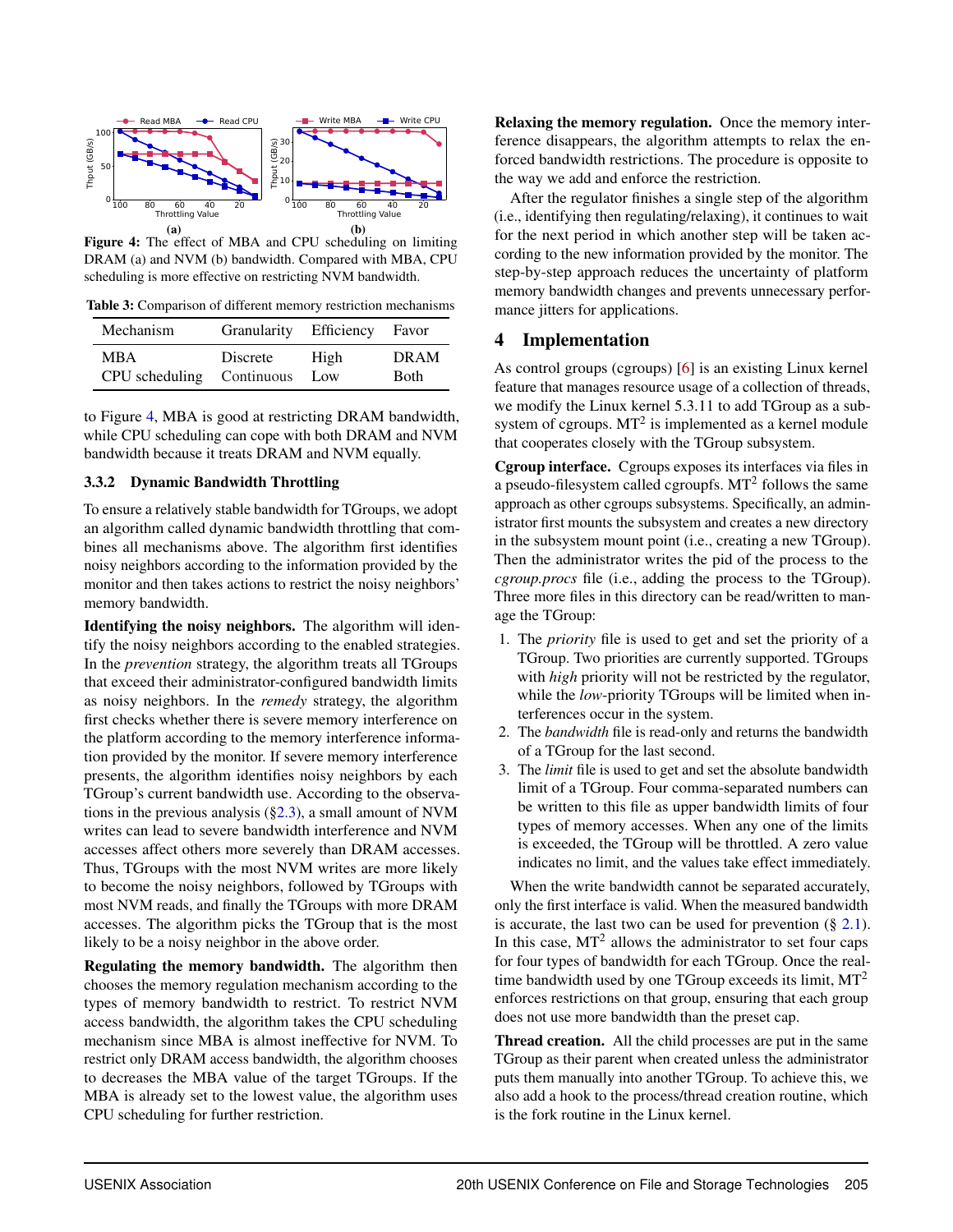MBA. The MBA hardware supports ten MBA throttling values. However, there are only eight CLOS available on our platform. To support as many TGroups as possible, we do not assign a dedicated CLOS for each TGroup. Instead, we assign eight MBA throttling values to eight CLOS, respectively. We omit MBA throttling values 70 and 80 because the effect of the MBA throttling values 70, 80, and 90 are very similar across all workloads in Figure [4.](#page-7-1) As a result, each CLOS presents a different MBA throttling value. To restrict the bandwidth of a TGroup to an MBA throttling value, we assign all threads of the TGroup to the corresponding CLOS. Thus, by changing the CLOS of a TGroup, we can change its MBA throttling value. Since the MBA limits the memory bandwidth by adjusting the request rate between the physical core and the shared LLC, TGroups with the same CLOS get the same request rate without interference.

**Context switches.** To set up the  $MT<sup>2</sup>$  context for each thread, including setting the PMU related context, writing the MSR registers related to MBA and setting CPU quota, we add a hook to the scheduler. Each time a context switch happens, we set up the corresponding  $MT^2$  context for the new thread that is going to run on this CPU core.

PMU. PMU is used to count read instructions that miss all caches and access the NVM and DRAM respectively. Using these data we are able to accurately calculate the DRAM and NVM read bandwidth. The latency of both types of read operations is also obtained through the PMU.

**PEBS.** We set the PEBS sample frequency to 10,007; thus, PEBS will record one linear address for every 10,007 events. As later evaluated in [§6.2.2,](#page-12-0) this sample frequency is large enough to avoid noticeable overhead.

During context switches or PEBS interrupts occur, MT<sup>2</sup> reads all the samples in the PEBS buffer and filters out addresses in the kernel and the user stacks to mitigate the interference of irrelevant accesses and the CPU cache.  $MT<sup>2</sup>$  then translates the addresses to physical addresses and counts the number of NVM accesses and DRAM accesses, respectively. Finally,  $MT<sup>2</sup>$  stores the numbers in per-thread data structures, which will be used to estimate NVM bandwidth usage in the untrusted environment.

Listing 2: Kernel thread main loop

```
def kthread_main () :
start = current_time ()
interference = detect_interference ()
for group in TGroups :
  group . aggregate_bandwidths ()
  group . adjust_bandwidths ( interference )
sleep ( INTERVAL - ( current_time ( ) - start ) )
```
The dedicated kernel thread. A kernel thread is created at the initialization phase of  $MT<sup>2</sup>$  kernel module to periodically detect the interference, track the bandwidth and take actions generated by the dynamic bandwidth throttling algorithm. When interference is detected, the kernel thread calculates all types of bandwidth of all TGroups via information from

MBM, VFS, and PMU. It then invokes the dynamic bandwidth throttling algorithm to adjust the bandwidth. The kernel thread runs at a configurable frequency (INTERVAL in Listing [2\)](#page-8-1), which is once per 100ms in our implementation.

# <span id="page-8-0"></span>5 Other Use Cases

In addition to being used to prevent severe bandwidth interference caused by the noisy neighbors,  $MT<sup>2</sup>$  can also be used in more scenarios, such as memory bandwidth allocation, and cloud SLO guarantee.

# 5.1 Memory Bandwidth Allocation

For prevention, choosing and setting the maximum bandwidth for each application is a practical problem. A more reasonable solution in practice is the bandwidth guarantee, which assigns a minimum guarantee bandwidth to each task. As long as there is such a guarantee, a task will be able to use more bandwidth than this minimum guarantee when a task needs to use bandwidth, regardless of how much bandwidth other tasks are using at the same time.

Bandwidth allocation is essentially the same as bandwidth limiting since bandwidth resources are finite. The only method to reserve a minimum bandwidth for a program is to ensure that no other programs can consume excessive bandwidth resources. However, since the bandwidth resources in a hybrid system are not fixed, it is very difficult to give such a guarantee. We build an empirical model of four kinds of bandwidths on our platform to help us solve this problem. The input is the four bandwidths without interference, while the output is the actual bandwidths running simultaneously.

In this use case, each group of programs needs to predeclare their demand for each kind of bandwidth. Then we add up the demanded bandwidths of all the programs and pass to the empirical model to calculate the intensity of bandwidth competition. If the bandwidth competition is sufficiently intense, the minimum bandwidth for these programs cannot be guaranteed at the same time, and  $MT<sup>2</sup>$  will report an incident. If the bandwidth competition is low, we look for a point in the model where the system's bandwidth resources can be more fully utilized without excessive bandwidth competition (in our implementation, 90% of the desired value is considered to be no excessive bandwidth competition). Then  $MT<sup>2</sup>$  allocates the extra bandwidth resources proportionally to all programs, in such a way that each group of programs is guaranteed to use more than 90% of its own declared bandwidth.

# <span id="page-8-2"></span>5.2 Cloud SLO Guarantee

Service Level Objective (SLO) assurance is important for cloud users [\[18,](#page-14-16) [51\]](#page-16-10). For example, for users deploying KVstore applications, which primarily use memory bandwidth resources, the latency and the throughput of GET and PUT requests are what they value most. However, the request pattern of latency-critical (LC) tasks may not be fixed. There may not be any requests for a while, but at the next moment, the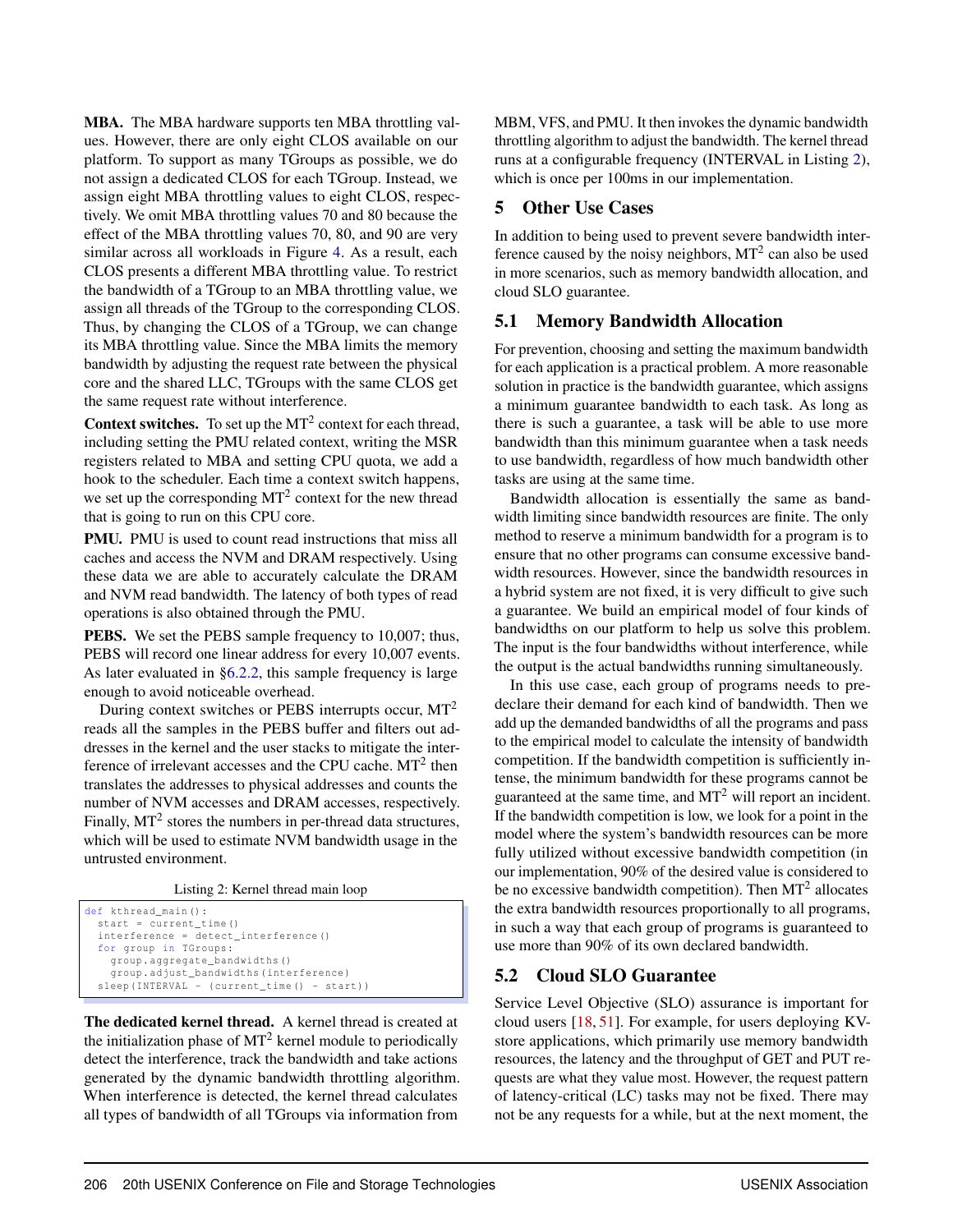requests become very intensive.

Cloud service providers want to make their devices as highly utilized as possible. When KV-store requests are not frequent, we can run some other best-effort (BE) background tasks simultaneously to make full use of the physical machine's bandwidth resources. When the foreground requests are dense, we can dynamically reduce the background tasks' bandwidth to ensure the SLO of the foreground tasks.

For trusted environment, we can use the bandwidth limiting (prevention) to prevent the BE applications from becoming noisy neighbors. We can divide the tasks into two TGroups: a high-priority TGroup for tasks that require a guaranteed SLO and a low-priority TGroup for other tasks.  $MT<sup>2</sup>$  first gives the foreground tasks a relatively smaller bandwidth guarantee. When the foreground tasks are about to run out of the allocated bandwidth,  $MT<sup>2</sup>$  allocates more bandwidth for them while reclaiming the bandwidth resources owned by the background BE tasks.

For untrusted environment, the two types of write bandwidth cannot be precisely separated. We can assign high priority to LC applications and low priority to the BE applications to mitigate the interference when the BE applications overuse memory bandwidth. This case is then transformed into remedy in noisy neighbor suppression.

### <span id="page-9-0"></span>6 Evaluation

In this section, we comprehensively evaluate  $MT<sup>2</sup>$  from multiple dimensions, including effectiveness for all use cases,the performance overhead, and the accuracy when the environment is trusted.

Experiment setup. Experiments are conducted on a server with two 28-core Intel<sup>®</sup> Xeon<sup>®</sup> Gold 6238R CPUs with hyperthreading disabled. The server has two NUMA nodes, and each is equipped with 6\*32GB DDR4 DRAM and 6\*128GB Optane™ PM configured in interleaved app-direct mode. All experiments are conducted on a single NUMA node.

### 6.1 Effectiveness

In this part, we evaluate the effectiveness of our three use cases: noisy neighbor suppression, memory bandwidth allocation and cloud SLO guarantee.

### 6.1.1 Noisy Neighbor Suppression

Effect of restrictions on noisy neighbors. We first reconduct the experiment in [§2](#page-2-0) (results are shown in Figure [1\)](#page-3-0) with and without  $MT^2$  respectively to show the effect of  $MT^2$ in micro-benchmarks. In this experiment, we run two fio simultaneously, one is marked as the noisy neighbor and the other as the victim. The throughputs when the victim runs alone are used as the baselines.

The results are shown in Figure [5.](#page-9-1) Generally, the columns with  $MT<sup>2</sup>$  have a much lighter color than the columns without  $MT^2$ , which indicates that  $MT^2$  can effectively reduce noisy neighbors' interference by restricting their bandwidth

<span id="page-9-1"></span>

Figure 5: The normalized throughput of  $f$ io with/without MT<sup>2</sup>. Noisy neighbors decrease the victim's throughput heavily while  $MT<sup>2</sup>$ can benefit the victim by restricting noisy neighbors' bandwidth.

usage. NVM Read noisy neighbor is abbreviated to NR in the following figures, and the others are similar. Take the NVM-Read workload as an example, four kinds of noisy neighbors decrease fio's throughput to 50%, 39%, 65%, and 44% of the baseline. By restricting noisy neighbors' bandwidth with MT<sup>2</sup>, fio's throughput recovers to 98%, 92%, 99%, and 98% of the baseline. The other workloads present similar phenomena. The victim can run with a nearly maximal throughput with the help of  $MT<sup>2</sup>$ .

Applications We evaluate three real-world applications, Hadoop [\[1\]](#page-14-17), Graphchi [\[39\]](#page-15-14) and Pmem-RocksDB [\[10\]](#page-14-7), to check the effectiveness of  $MT<sup>2</sup>$ . The computing tasks of these applications are conducted on DRAM, while the data is stored on NVM. Consequently, these applications will access both NVM and DRAM at the same time. The number of the fio noisy neighbors are the same as the configuration in [§2.](#page-2-0)

On Hadoop 2.10.0 and Graphchi, we run a page-rank job on Twitter [\[11\]](#page-14-18) social graph with 81,306 nodes and 1,768,149 edges. The iteration count of the page-rank is set to 3. Figure [6](#page-10-0) gives the results. We treat the execution time when the victim application runs alone as the baseline. For both applications,  $MT<sup>2</sup>$  can mitigate the victim's performance slowdown well by restricting the noisy neighbors' bandwidth.

YCSB [\[12\]](#page-14-19) is used to evaluate the throughput of RocksDB [\[8\]](#page-14-20). Before running the benchmark, we load 500,000 records, each with the size of 1KB, into RocksDB. Besides fio, we also use the aforementioned Graphchi with eight long jobs as the noisy neighbors (denoted by Graph in the figure). Figure [7](#page-10-1) shows the results. Generally, the throughput of RocksDB with noisy neighbors is 61% to 77% of that without any noisy neighbors. When the noisy neighbors are restricted, RocksDB's throughput rises to about 94% to 100% of the original throughput. This indicates that  $MT<sup>2</sup>$  effectively reduces or even eliminates the impact of noisy neighbors to improve the high-priority application's bandwidth.

Response of limit update. A fast and accurate bandwidth limiting is the foundation of prevention. Figure [8](#page-10-2) shows the applications' response to the update of the bandwidth limit in  $MT<sup>2</sup>$  at runtime. In this experiment, we run a six-job NVM Write fio and a fourteen-job NVM Read fio simultaneously.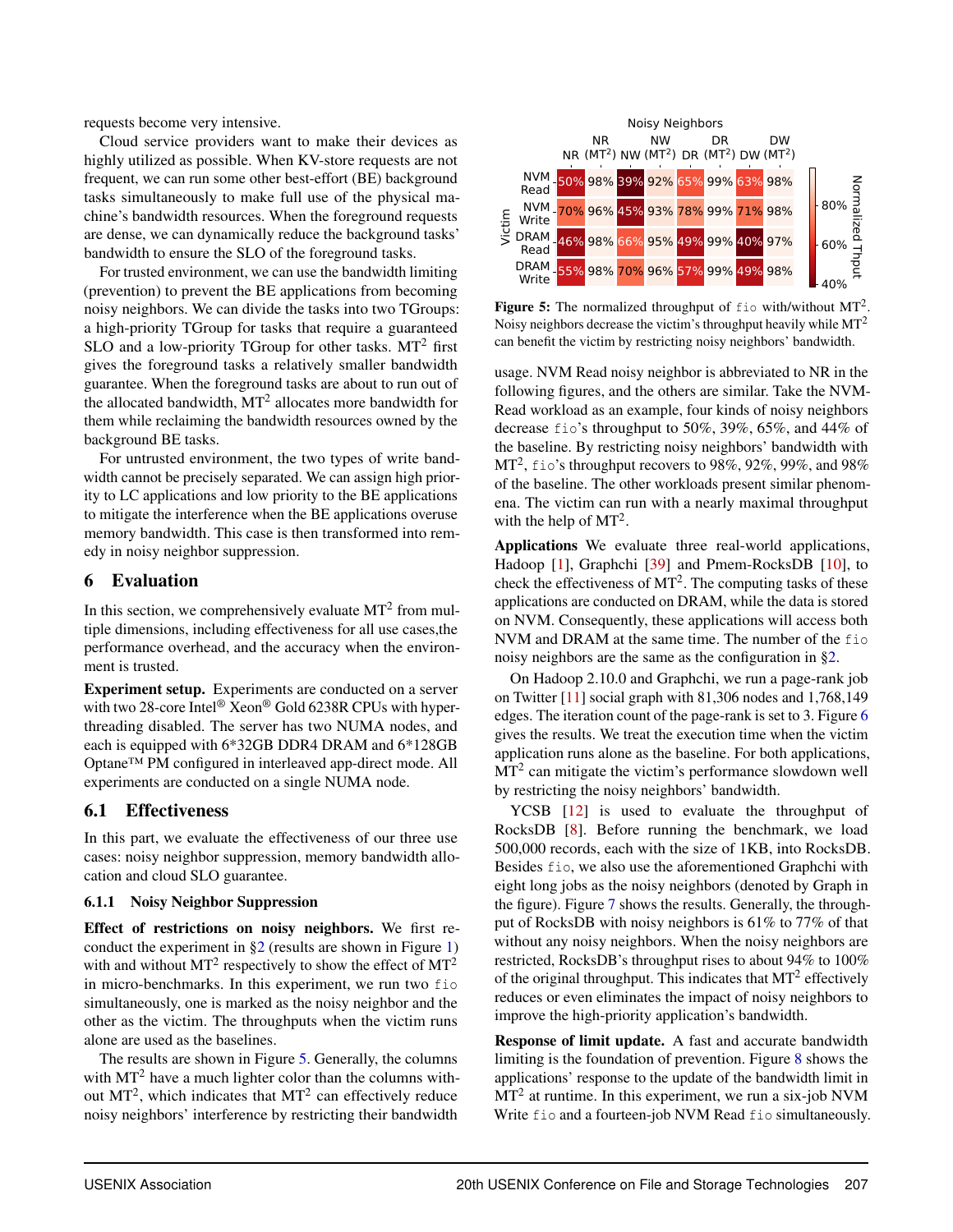<span id="page-10-0"></span>

Figure 6: The normalized execution time of Hadoop and Graphchi when running page rank on Twitter social graph. Noisy neighbors slow down the execution and  $MT<sup>2</sup>$  mitigates the impact by restricting noisy neighbors' NVM bandwidth.

<span id="page-10-1"></span>

Figure 7: The throughput of YCSB's different workloads on RocksDB when running with/without  $MT^2$  against eight noisy neighbors. Noisy neighbors decrease the throughput and  $MT<sup>2</sup>$  mitigates the impact by restricting noisy neighbors' bandwidth.

The concepts of victims and noisy neighbors are relative. We assume the former as the neighbor and the other as the victim. At first, the victim and neighbor run together without any restrictions. They can reach the throughput of 12.5GB/s and 7.2GB/s, respectively. After 5 seconds, we set the noisy neighbor's NVM write bandwidth limit to 5GB/s. It takes no more than one second that the noisy neighbor's throughput drops to 5GB/s, and the victim's throughput rises to 20GB/s due to less bandwidth interference. Similar results appear when noisy neighbors' NVM bandwidth limit is changed to 1GB/s after 15 seconds, 3GB/s after 25 seconds and unlimited after 35 seconds. The evaluation result shows that  $MT<sup>2</sup>$  can adjust a TGroup's throughput accurately and timely.

This also illustrates that it is not just applications that use plenty of bandwidth that can become noisy neighbors. An application that uses relatively small amounts of NVM bandwidth can have a significant impact on other applications. So the ability to distinguish between different types of bandwidth is critical in the hybrid NVM/DRAM platforms.

#### 6.1.2 Memory Bandwidth Allocation

We run four fio tasks with different memory access patterns individually and record their throughputs. Then we run all four tasks simultaneously without  $MT<sup>2</sup>$  and with different guarantees with MT<sup>2</sup>. As shown in Table [4,](#page-10-3) DRAM Write and NVM Read suffer the most severe bandwidth degradation when run together. DRAM Write has a whopping 66% drop in throughput (from 7.4GB/s to 2.5GB/s). We then assign

<span id="page-10-2"></span>

Figure 8: Response of the victim's and noisy neighbors' throughput when NVM-write intensive noisy neighbors' NVM write bandwidth limit is updated at run time. The limit is changed at 5s, 15s, 25s and 35s. When a lower limit is put on noisy neighbors, its throughput decreases and the victim's throughput increases and vice versa. The adjustment takes no more than 1 second and is very accurate.

<span id="page-10-3"></span>Table 4: The throughput of fio tasks under BW allocation

| Thput(GB/s)       | Alone | $w$ /o MT <sup>2</sup> | Config 1 | Config 2 |
|-------------------|-------|------------------------|----------|----------|
| <b>DRAM</b> Read  | 100   | 69.8                   | 28.8(20) | 11.5(10) |
| <b>DRAM</b> Write | 7.4   | 2.5                    | 5.3(5)   | 4.2(4)   |
| <b>NVM</b> Read   | 7.2.  | 3.4                    | 4.2(4)   | 5.3(5)   |
| <b>NVM</b> Write  | 5.0   | 3.8                    | 4.5(4)   | 3.3(3)   |

different bandwidth guarantees (as indicated by the numbers in parentheses in the table) to these tasks, which are satisfied under the regulation of  $MT<sup>2</sup>$ .

### 6.1.3 Cloud SLO Guarantee

We conduct three experiments to verify the effectiveness of the SLO guarantee. The first is a micro-benchmark that shows a breakdown of DRAM/NVM read/write bandwidth changes of both foreground tasks and background tasks. The second is a macro-benchmark which evaluates the 95th percentile latency of several LC tasks when running simultaneously with Graphchi [\[39\]](#page-15-14) as the BE task. These two correspond to the first method in  $\S$  [5.2](#page-8-2) (similar to prevention). For the other method (like remedy), the third experiment is conducted. We run YCSB as the LC task with different types of memory accesses generated by fio to simulate different BE tasks.

<span id="page-10-4"></span>

Figure 9: The throughput of the foreground and background (dashed lines) tasks. As foreground tasks use more and more bandwidth resources, if there are no sufficient bandwidth resources in the system,  $MT<sup>2</sup>$  will reduce the bandwidth for background tasks. When the foreground task reduce its memory usage,  $MT<sup>2</sup>$  will restore the bandwidth resources of the background tasks.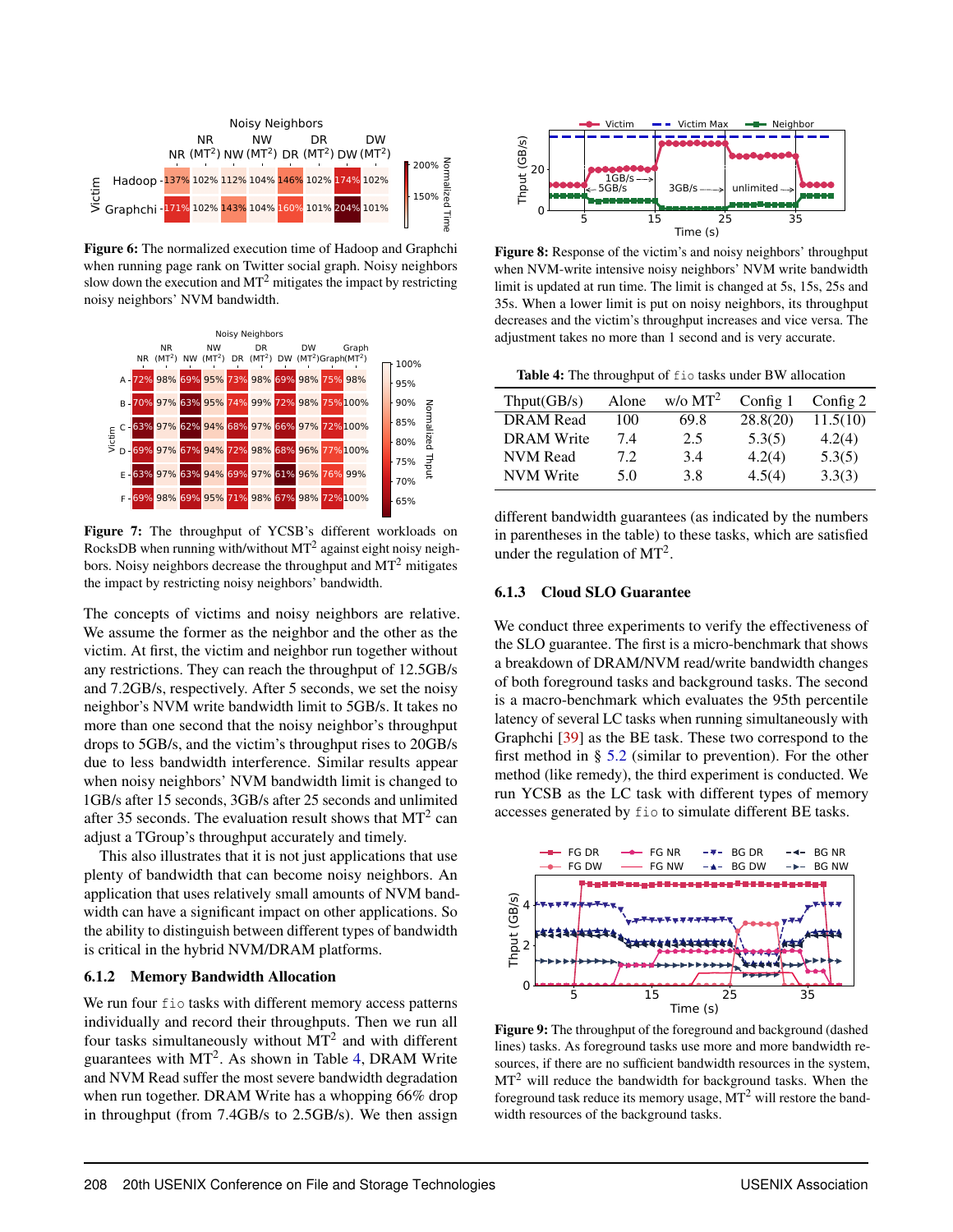Table 5: The 95th percentile latency of several LC tasks

<span id="page-11-0"></span>

| Workloads          | $w/o$ BEs | $w$ /o MT <sup>2</sup> | $W/MT^2$ |
|--------------------|-----------|------------------------|----------|
| $img-dnn$ (ms)     | 5.719     | 99.656                 | 5.661    |
| masstree (ms)      | 0.991     | 1.956                  | 1.056    |
| YCSB-A-read (us)   | 39        | 81                     | 42.      |
| YCSB-A-update (us) | 57        | 103                    | 59       |

Breakdown of bandwidth changes. Figure [9](#page-10-4) shows the result of dynamic bandwidth changes of foreground and background tasks. We use fio that read DRAM and NVM to act as the foreground workloads. For the background tasks, we choose all kinds of fio to show the impact to the hybrid bandwidth. The solid lines represent the bandwidth of foreground tasks, while the dashed lines represent background tasks. Before the beginning,  $MT^2$  reserves 1GB/s bandwidth for each of the four types of memory accesses for the foreground tasks and allocate all the remaining bandwidth to the background tasks. After excluding the bandwidth reserved for foreground tasks,  $MT^2$  lookups the empirical model and selects an appropriate bandwidth cap for background tasks to ensure that foreground tasks will not be affected until they use more bandwidth than reserved.

At first, the background tasks normally run with 4GB/s DRAM read, 2.7GB/s DRAM write, 2.5GB/s NVM read, and 1.2GB/s NVM write bandwidth consumption. After 5 seconds, a foreground task starts to read DRAM and takes 5GB/s DRAM read bandwidth.  $MT^2$  increases the DRAM read bandwidth reservation for the foreground tasks to 6GB/s. As the existing four kinds of bandwidths do not exceed the limitation, MT<sup>2</sup> does not restrict the background tasks. Then the foreground tasks start to read NVM after 10 seconds.  $MT<sup>2</sup>$  finds that the foreground tasks occupy 1GB/s NVM read bandwidth, which exceeds 90% of the reservation, and assumes they may need extra NVM read bandwidth. So  $MT<sup>2</sup>$  lowers the NVM read bandwidth cap for the background tasks by 1GB/s, and then the NVM read bandwidth of background tasks exceeds the limit. As a result,  $MT<sup>2</sup>$  decides to tighten the restriction on background tasks. After 16 seconds, foreground tasks read NVM at 1.7GB/s, which is less than 90% of 2GB/s. Hence no additional NVM read bandwidth needs to be added to meet the SLO guarantee, i.e.,  $MT<sup>2</sup>$  will not put more restrictions on background tasks.

The following bandwidth changes are all caused by the same reasons. With more bandwidth being taken by foreground tasks, the background tasks can use less bandwidth, and  $MT<sup>2</sup>$  puts more restrictions on them to ensure the foreground tasks' performance. After 32 seconds, the foreground tasks start to sleep one by one. Finally, all foreground tasks sleep, and background tasks occupy their original bandwidth.

Impact on latency. YCSB on RocksDB and two workloads from TailBench [\[36\]](#page-15-15) (img-dnn [\[66\]](#page-17-6) and masstree [\[44\]](#page-15-16)) are selected as the latency-critical (LC) applications. First, we measure the 95th percentile latency of these LC tasks when

<span id="page-11-1"></span>Table 6: Tail latency of the LC task and throughput of the BEs

| Workloads                 | alone | $w$ /o MT <sup>2</sup> | $w/MT^2$ |
|---------------------------|-------|------------------------|----------|
| 95th YCSB-A-read (us)     | 39    | 61                     | 41       |
| 95th YCSB-A-update (us)   | 58    | 86                     | 64       |
| 99.9th YCSB-A-read (us)   | 69    | 110                    | 76       |
| 99.9th YCSB-A-update (us) | 419   | 545                    | 449      |
| FIO(DR)<br>(GB/s)         | 17.3  | 14.9                   | 16.7     |
| FIO(DW)<br>(GB/s)         | 10.8  | 10.4                   | 10.8     |
| FIO(NR)<br>(GB/s)         | 13.2  | 4.8                    | 8.8      |
| (GB/s)<br>FIO(NW)         | 10.3  | 7.8                    | 1.2.     |

running alone without any interference. Then we run the LC tasks together with 25 Graphchi (as the BE tasks) and measure their latency. We then group the LC tasks into one high-priority TGroup and the Graphchi into another (the BE TGroup) and repeat the same experiments. The results are shown in Table [5.](#page-11-0) Since YCSB's results are similar for all workloads, only the results for workload A are given.

Without  $MT^2$ , the 95th percentile latency of img-dnn increases to  $17.4x$ . MT<sup>2</sup> can restore all LC tasks' latency almost to the level when there is no interference at all. At the same time, the bandwidth of the BE tasks is limited to about 25% of the original. The performance of the BE tasks can be rapidly restored after the LC tasks are completed.

 $MT<sup>2</sup>$  in an untrusted environment. For this case, we use the hardware method (PEBS) to separate the two types of write bandwidth. We run YCSB as the LC application along with four fio tasks as the BE tasks. The four BE tasks perform read or write operations on NVM or DRAM respectively.  $MT<sup>2</sup>$ can optimize the latency of the LC application and improve the throughput of some BE applications by only restricting the bandwidth of the noisiest BE application as shown in Table [6.](#page-11-1) This thanks to the ability of distinguishing different types of memory bandwidth.

# 6.2 Performance Overhead

The performance overhead derives from three aspects: interference detection, bandwidth monitoring and restriction. The interference detection and monitoring overhead stems from setting and reading the PMU registers reading MBM data, and issuing write requests, while the restriction overhead comes from setting  $MT^2$  context for threads, including MBA throttling value and CPU scheduling.

### 6.2.1 Trusted Environment

We measure the throughput or the execution time of some aforementioned test programs (fio, graphchi, hadoop, and RocksDB) with/without  $MT^2$  to evaluate the performance overhead. As shown in Table [7,](#page-12-1) all overheads are less than 0.01%. The slight performance improvement in graphchi and hadoop is caused by noise. The overhead is negligible because most operations in  $MT<sup>2</sup>$  are performed by the dedicated kernel thread. For the interference detection, no overhead or additional bandwidth contention is introduced as only 400KB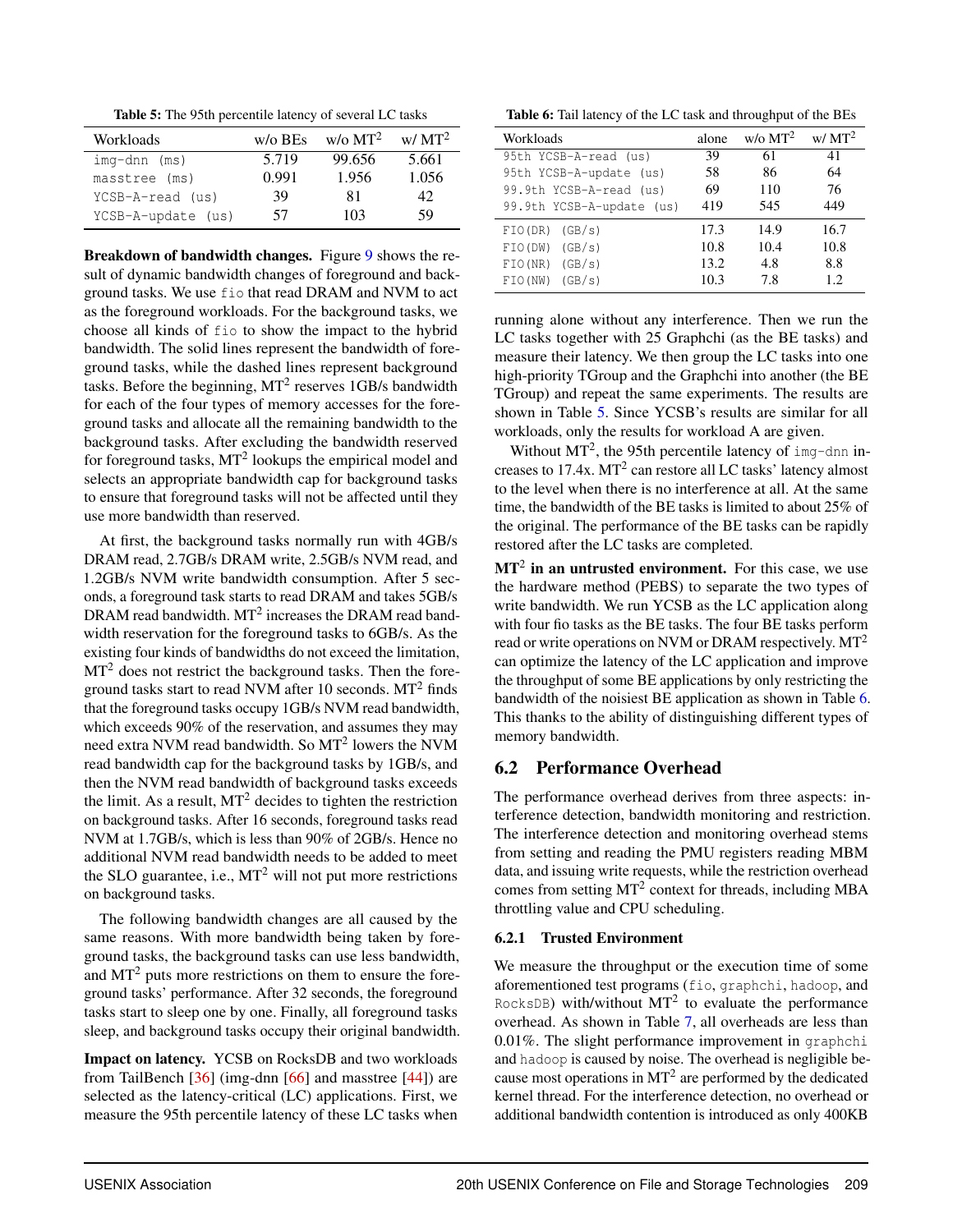**Table 7:** The performance overhead of  $MT<sup>2</sup>$ 

<span id="page-12-1"></span>

| Thput/Time | $w$ /o MT <sup>2</sup> | $W/MT^2$    | Overhead   |
|------------|------------------------|-------------|------------|
| fio        | 31505 MB/s             | 31507 MB/s  | $< 0.01\%$ |
| graphchi   | 321.64 s               | 321.55 s    | $< 0.01\%$ |
| hadoop     | 54.93 s                | 54.93 s     | $< 0.01\%$ |
| RocksDB    | $37770$ ops/s          | 37767 ops/s | $< 0.01\%$ |

<span id="page-12-2"></span>

Figure 10: The throughput of fio under different sample frequencies. Frequencies no less than  $10^3$  introduce nearly no overhead. The Y-axis starts at 3.8GB/s to show the difference clearly.

data is written by the dedicated kernel thread for each period in our implementation, Others access the MSRs to use the hardware, which introduces little performance overhead.

We also run two applications on the same core to measure the overhead introduced in context switches.  $MT<sup>2</sup>$  increases an average of 900 cycles (less than 1 microsecond) in each context switch, which is insignificant compared to the millisecond-level scheduling period.

### <span id="page-12-0"></span>6.2.2 PEBS in the Untrusted Environment

In an untrusted environment, PEBS sampling is one of the main sources of performance overhead and is closely related to the sample frequency. We use fio to test the throughput under different sample frequencies and present the result in Figure [10.](#page-12-2) The overhead is negligible when the sample frequency is no less than  $10^3$ .

# 6.3 Efficiency

We then split the regulation mechanisms to show the necessity of the two-stage algorithm design. First we run YCSB (as the victims) along with graphchi (as the noisy neighbors), and try using different techniques separately to restore the throughput of YCSB to 80% of the throughput it runs alone. We can not achieve the desired goal (restoring the throughput of YCSB to 80% of the initial) with MBA only. As shown in table [8,](#page-12-3) when we throttle the memory bandwidth only via CPU quota to restore the throughput of YCSB to 80%, the execution time of graphchi is 10m40s. The corresponding time is 9m56s when  $MT^2$  is used. This indicates that  $MT^2$  can control the bandwidth efficiently, consistent with our analysis in § [3.3.1.](#page-6-0)

<span id="page-12-3"></span>

| Time.    | $MT^2$ | CPU Scheduling |
|----------|--------|----------------|
| graphchi | 9m56s  | 10m40s         |

<span id="page-12-4"></span>**Table 9:** The deviation (in %) of monitored bandwidth in  $MT<sup>2</sup>$ 

| Bandwidth(GB/s) | DR       | DW       | NR.   | NW       |
|-----------------|----------|----------|-------|----------|
| MT <sup>2</sup> | 10.51    | 419      | 3.84  | 2.79     |
| <b>PCM</b>      | 10.69    | 4.22     | 3.89  | 2.81     |
| Deviation       | $1.68\%$ | $0.71\%$ | 0.13% | $0.71\%$ |

### 6.4 Accuracy

When the environment is trusted, applications faithfully report their NVM write bandwidth using the interface we provide. Although other bandwidths are obtained using reliable techniques, we still need to verify whether the results are accurate. PCM [\[58\]](#page-16-11) is a software that can monitor different types of bandwidth of the whole system. When there is only one memory-intensive program in the system, the systemwide bandwidth reported by PCM is almost equal to the only program's bandwidth. So we run four fio simultaneously to generate different kinds of workloads and compare the bandwidths monitored by  $MT^2$  with those of PCM since Intel also uses PCM's bandwidth as the baseline [\[32\]](#page-15-17). The results are shown in Table [9,](#page-12-4) where the results reported by  $MT<sup>2</sup>$  are very close to the ground-truth bandwidths.

### 7 Discussions

### 7.1 Limitations and Possible Mitigations

 $MT<sup>2</sup>$  brings the hybrid memory bandwidth regulation with several limitations.  $MT^2$  relies on hardware mechanisms such as MBA, MBM, and PMU, which may conflict with applications that also depend on these techniques. The problem stems from the limited hardware resources. For example, there are only 79 RMIDs on our platform. It is possible to mitigate these limitations via virtualization or by more powerful hardware in the future.

Besides, the granularity of our empirical model is coarse, which may result in some bandwidth waste. Machine learning may be used to build more accurate models with a finer granularity in the future.

Currently,  $MT^2$  is only able to accurately track the bandwidth of applications accessing the NVM via the file system and NVM programming libraries like PMDK. On trusted environments,  $MT<sup>2</sup>$  relies on applications to report their NVM write bandwidth honestly. Since many applications (such as PmemKV [\[5\]](#page-14-6), Pmem-RocksDB [\[10\]](#page-14-7), and Pangolin [\[71\]](#page-17-7)) choose to use NVM programming libraries to manage the NVM, this can be easily achieved by slightly modifying the libraries. For untrusted environments,  $MT<sup>2</sup>$  can only monitor the write bandwidth roughly because of the hardware limitation, which can be addressed correctly by an update to the hardware mechanism.

# 7.2 NUMA

Currently, MT<sup>2</sup> does not support cross-NUMA bandwidth monitoring/regulation.  $MT^2$  assumes that applications are bound to the same NUMA node where its NVM resides so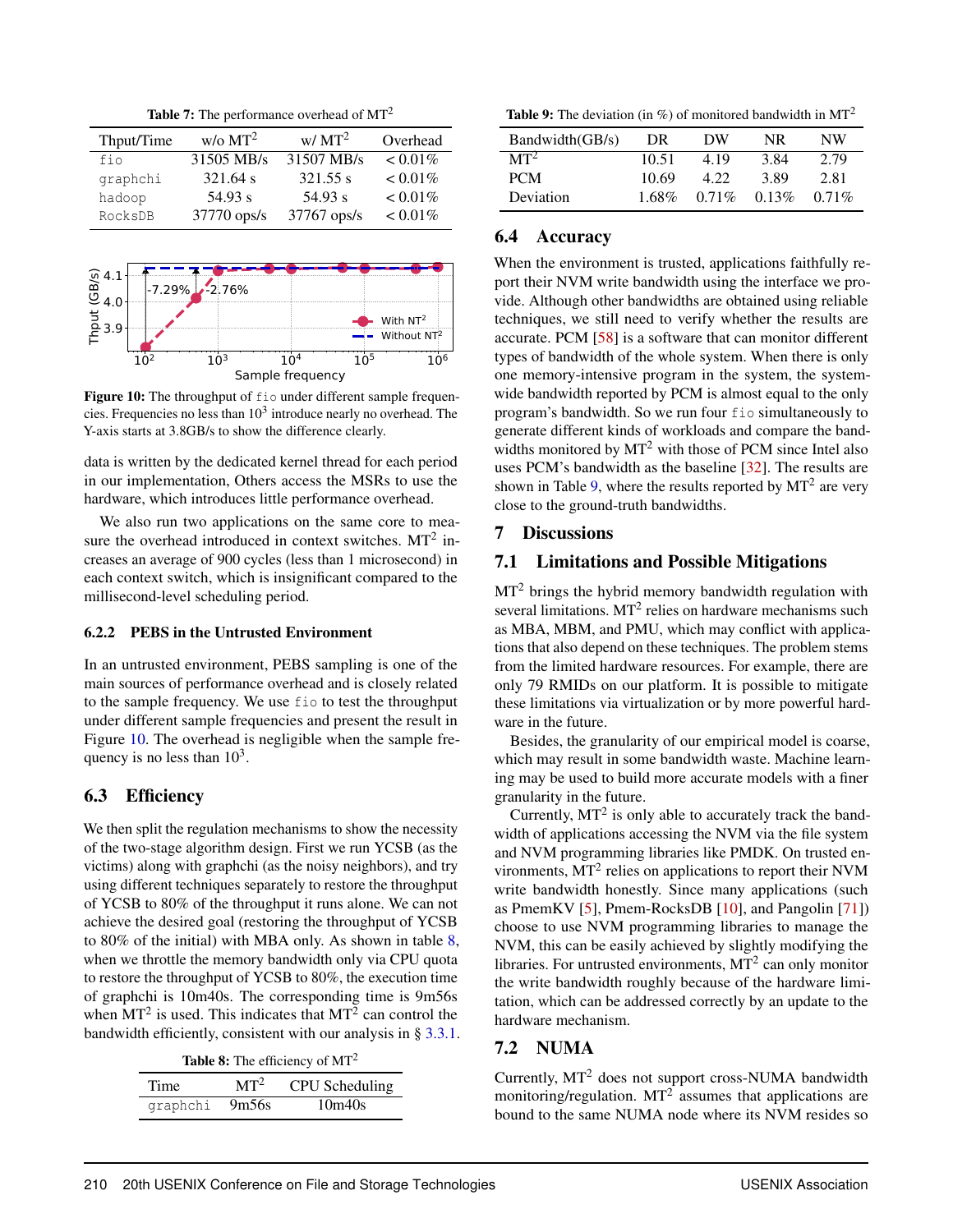that it can monitor and regulate without cross-NUMA NVM accesses. The binding can be done manually (by the admins) or by the system's scheduler (e.g., in cloud environments). This assumption is reasonable and commonly stands in practice since applications and FS tend to access the local NUMA node to avoid degraded cross-NUMA accesses. For multisocket machines,  $MT^2$  can separate the monitoring and restriction policies for different sockets so that  $MT<sup>2</sup>$  will not regulate the TGroup in socket 1 when the bandwidth contention level is high in socket 0.

# 7.3 Future work

In some scenarios, cross-NUMA accesses are inevitable. A NUMA-and-NVM-aware scheduler can mitigate the memory bandwidth interference via more advanced scheduling policies, e.g., isolating DRAM-only applications and the NVMintensive applications to different NUMA nodes. We leave the memory throttling in such scenarios as future work.

 $MT<sup>2</sup>$  prefers to limit TGroups with massive write NVM writes. However, these TGroups are not always the culprits of memory bandwidth contention. Accurately identifying the noisy neighbors remains a challenge and might require more hardware assistance. We leave the exploration of accurate bandwidth monitoring and regulation with hardware modifications as future work.

# 8 Related Work

DRAM bandwidth monitoring and regulation. Mem-Guard [\[67](#page-17-3)[–69\]](#page-17-4) is a DRAM bandwidth reservation system designed for real-time multi-core systems. It provides guaranteed and best-effort DRAM bandwidth for different applications. MemGuard monitors the DRAM traffic by accounting for the cache misses and suspends a task when it has exhausted its budgets in a given period.

Although both MemGuard and  $MT<sup>2</sup>$  aim to throttle memory bandwidth to avoid interference, MT<sup>2</sup> differs from MemGuard in several aspects. First, MemGuard is designed for DRAM in real-time systems, but  $MT^2$  is proposed for hybrid NVM/-DRAM platforms. Second, MemGuard throttles DRAM bandwidth via a software budget-based throttling mechanism.  $MT<sup>2</sup>$ leverages both hardware and software mechanisms and proposes a dynamic bandwidth throttling algorithm to better regulate bandwidth for various applications.

LIKWID [\[59\]](#page-16-12), Larysch [\[40\]](#page-15-18), and Merlin [\[57\]](#page-16-13) estimate memory bandwidth with L3 cache miss information collected from hardware performance counters. LibDistGen [\[17\]](#page-14-21) estimates the memory bandwidth of applications based on stack reuse histograms. Mmbwmon [\[16\]](#page-14-22) estimates the memory bandwidth consumption of applications by running benchmarks on other CPU cores of the system simultaneously. These techniques are proposed for DRAM and cannot be simply adopted to a system with both DRAM and NVM.

EMBA [\[61\]](#page-16-14) models the relationship between performance and LLC occupancy and memory bandwidth and then proposes an algorithm with Intel MBA to restrict the memory bandwidth to improve the overall system performance in data centers. However, EMBA cannot control the memory bandwidth of a group of threads, and it cannot be used on hybrid NVM/DRAM platforms.

HyPart [\[50\]](#page-16-15) consists of thread packing, clock modulation and Intel's MBA. MT<sup>2</sup> utilizes the CPU scheduler, thus providing finer-grained and precise control. Caladan [\[24\]](#page-14-23) is a CPU scheduler that supports task monitoring and scheduling at the microsecond level. Some other studies [\[15,](#page-14-24) [23,](#page-14-25) [47,](#page-16-16) [72\]](#page-17-8) also reduce resource contention with a modified scheduler.

None of these works can be used directly on hybrid memory NVM/DRAM platforms because the interference model is completely different from the DRAM-only platforms. They can only be used on hybrid platforms if they can separate the DRAM and NVM traffic at thread granularity as  $MT<sup>2</sup>$  does.

Hybrid NVM/DRAM bandwidth interference regulation. FairHym [\[27\]](#page-15-19) will limit the frequencies of cores that perform NVM writes when the NVM write bandwidth exceeds a threshold to improve the inter-process fairness. It only concerns the bandwidth interference between NVM writes and DRAM accesses. It requires an impractical setup (installing DRAM and NVM on different NUMA nodes) to estimate the number of NVM writes.  $MT<sup>2</sup>$  has more flexible monitoring and allocation method that takes all types of bandwidth interference into account and can be used to meet the need of different user scenarios. Dicio [\[49\]](#page-16-8) can control the bandwidth interference in a single LC and a single BE job situation. It blames and throttles the only BE job. In real-world scenarios, it cannot figure out which one to blame. In comparison,  $MT<sup>2</sup>$  targets a more practical setup (each NUMA node has both DRAM and NVM) and a more common scenario where multiple applications can run together.

# 9 Conclusions

This paper presents  $MT^2$ , the first comprehensive system to regulate memory bandwidth on the hybrid NVM/DRAM platforms. MT<sup>2</sup> first detects the bandwidth interference, monitors four types of memory bandwidth through various mechanisms and adjusts the bandwidth with a dynamic bandwidth throttling algorithm. Evaluation shows that  $MT<sup>2</sup>$  can effectively regulate the bandwidth among applications with nearly zero performance overhead and can be used in multiple use cases.

# Acknowledgments

We sincerely thank our shepherd Sanidhya Kashyap and the anonymous reviewers from ATC '20, FAST '21, ATC '21, SoCC '21, and FAST '22 for constructive comments and insightful suggestions. This work is supported in part by the High-Tech Support Program from Shanghai Committee of Science and Technology (No. 19511121100), the National Natural Science Foundation of China (No. 61925206), and Huawei. Mingkai Dong (mingkaidong@sjtu.edu.cn) is the corresponding author.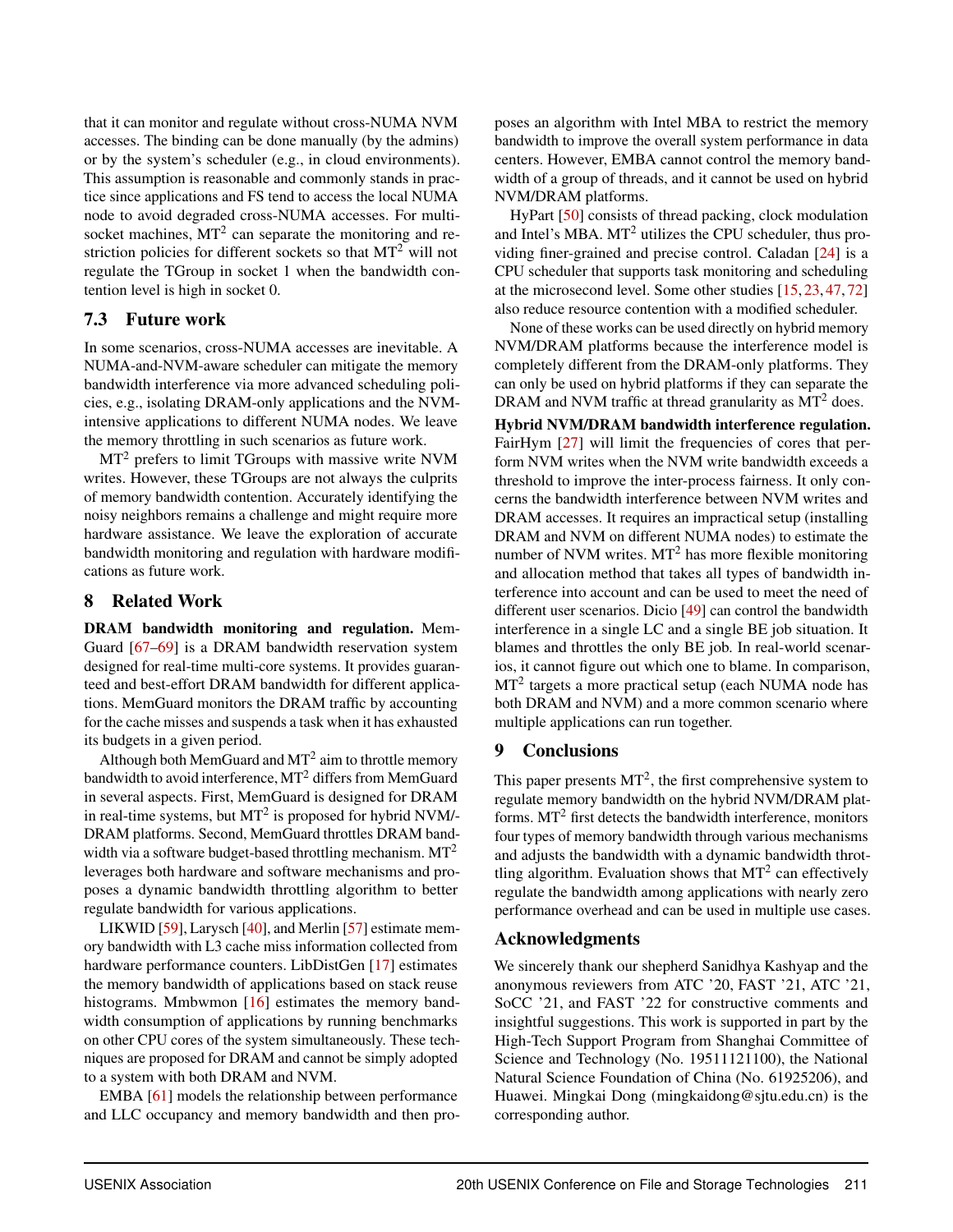### References

- <span id="page-14-17"></span>[1] Apache hadoop. <https://hadoop.apache.org/>.
- <span id="page-14-12"></span>[2] Flexible i/o tester. [https://fio.readthedocs.io/e](https://fio.readthedocs.io/en/latest/index.html) [n/latest/index.html](https://fio.readthedocs.io/en/latest/index.html).
- <span id="page-14-8"></span>[3] Intel® optanetm dc persistent memory quick start guide. [https://www.intel.com/content/dam/support/](https://www.intel.com/content/dam/support/us/en/documents/memory-and-storage/data-center-persistent-mem/Intel-Optane-DC-Persistent-Memory-Quick-Start-Guide.pdf) [us/en/documents/memory-and-storage/data-ce](https://www.intel.com/content/dam/support/us/en/documents/memory-and-storage/data-center-persistent-mem/Intel-Optane-DC-Persistent-Memory-Quick-Start-Guide.pdf) [nter-persistent-mem/Intel-Optane-DC-Persis](https://www.intel.com/content/dam/support/us/en/documents/memory-and-storage/data-center-persistent-mem/Intel-Optane-DC-Persistent-Memory-Quick-Start-Guide.pdf) [tent-Memory-Quick-Start-Guide.pdf](https://www.intel.com/content/dam/support/us/en/documents/memory-and-storage/data-center-persistent-mem/Intel-Optane-DC-Persistent-Memory-Quick-Start-Guide.pdf).
- <span id="page-14-13"></span>[4] Introduction to cache allocation technology in the intel® xeon® processor e5 v4 family. [https://software.i](https://software.intel.com/en-us/articles/introduction-to-cache-allocation-technology) [ntel.com/en-us/articles/introduction-to-ca](https://software.intel.com/en-us/articles/introduction-to-cache-allocation-technology) [che-allocation-technology](https://software.intel.com/en-us/articles/introduction-to-cache-allocation-technology).
- <span id="page-14-6"></span>[5] Key/value datastore for persistent memory. [https:](https://github.com/pmem/pmemkv) [//github.com/pmem/pmemkv](https://github.com/pmem/pmemkv).
- <span id="page-14-15"></span>[6] Linux control groups. [http://man7.org/linux/man](http://man7.org/linux/man-pages/man7/cgroups.7.html) [-pages/man7/cgroups.7.html](http://man7.org/linux/man-pages/man7/cgroups.7.html).
- <span id="page-14-10"></span>[7] Memcached. <https://memcached.org/>.
- <span id="page-14-20"></span>[8] A persistent key-value store for fast storage environments. <https://rocksdb.org>.
- <span id="page-14-4"></span>[9] Persistent memory programming. [https://pmem.io/](https://pmem.io/pmdk/) [pmdk/](https://pmem.io/pmdk/).
- <span id="page-14-7"></span>[10] Rocksdb on persistent memory. [https://github.com](https://github.com/pmem/pmem-rocksdb) [/pmem/pmem-rocksdb](https://github.com/pmem/pmem-rocksdb).
- <span id="page-14-18"></span>[11] Twitter socail graph. [http://snap.stanford.edu/](http://snap.stanford.edu/data/ego-Twitter.html) [data/ego-Twitter.html](http://snap.stanford.edu/data/ego-Twitter.html).
- <span id="page-14-19"></span>[12] Yahoo! cloud serving benchmark. [https://github.c](https://github.com/brianfrankcooper/YCSB) [om/brianfrankcooper/YCSB](https://github.com/brianfrankcooper/YCSB).
- <span id="page-14-1"></span>[13] Google Cloud. [https://cloud.google.com/blo](https://cloud.google.com/blog/topics/partners/available-first-on-google-cloud-intel-optane-dc-persistent-memory) [g/topics/partners/available-first-on-googl](https://cloud.google.com/blog/topics/partners/available-first-on-google-cloud-intel-optane-dc-persistent-memory) [e-cloud-intel-optane-dc-persistent-memory](https://cloud.google.com/blog/topics/partners/available-first-on-google-cloud-intel-optane-dc-persistent-memory), 2019.
- <span id="page-14-11"></span>[14] SAP HANA. [https://www.sap.com/products/han](https://www.sap.com/products/hana.html) [a.html](https://www.sap.com/products/hana.html), 2019.
- <span id="page-14-24"></span>[15] Sergey Blagodurov, Sergey Zhuravlev, Mohammad Dashti, and Alexandra Fedorova. A case for numa-aware contention management on multicore systems. In *Proceedings of the 2011 USENIX Conference on USENIX Annual Technical Conference*, USENIXATC'11, page 1, USA, 2011. USENIX Association.
- <span id="page-14-22"></span>[16] Jens Breitbart, Simon Pickartz, Stefan Lankes, Josef Weidendorfer, and Antonello Monti. Dynamic coscheduling driven by main memory bandwidth utilization. *2017 IEEE International Conference on Cluster Computing (CLUSTER)*, pages 400–409, 2017.
- <span id="page-14-21"></span>[17] Jens Breitbart, Josef Weidendorfer, and Carsten Trinitis. Automatic co-scheduling based on main memory bandwidth usage. In *JSSPP*, 2015.
- <span id="page-14-16"></span>[18] Shuang Chen, Christina Delimitrou, and José F. Martínez. Parties: Qos-aware resource partitioning for multiple interactive services. In *Proceedings of the Twenty-Fourth International Conference on Architectural Support for Programming Languages and Operating Systems*, ASPLOS '19, page 107–120, New York, NY, USA, 2019. Association for Computing Machinery.
- <span id="page-14-2"></span>[19] Jeremy Condit, Edmund B. Nightingale, Christopher Frost, Engin Ipek, Benjamin Lee, Doug Burger, and Derrick Coetzee. Better i/o through byte-addressable, persistent memory. In *Proceedings of the ACM SIGOPS 22nd Symposium on Operating Systems Principles*, SOSP '09, page 133–146, New York, NY, USA, 2009. Association for Computing Machinery.
- <span id="page-14-9"></span>[20] Mingkai Dong, Heng Bu, Jifei Yi, Benchao Dong, and Haibo Chen. Performance and protection in the zofs user-space nvm file system. In *Proceedings of the 27th ACM Symposium on Operating Systems Principles*, SOSP '19, pages 478–493, New York, NY, USA, 2019. ACM.
- <span id="page-14-3"></span>[21] Mingkai Dong and Haibo Chen. Soft updates made simple and fast on non-volatile memory. In *Proceedings of the 2017 USENIX Conference on Usenix Annual Technical Conference*, USENIX ATC '17, pages 719–731, Berkeley, CA, USA, 2017. USENIX Association.
- <span id="page-14-14"></span>[22] Intel Xeon Processor Scalable Memory Family. Uncore performance monitoring reference manual. *Intel Corporation, July*, 2017.
- <span id="page-14-25"></span>[23] Alexandra Fedorova, Margo Seltzer, and Michael D. Smith. Improving performance isolation on chip multiprocessors via an operating system scheduler. In *Proceedings of the 16th International Conference on Parallel Architecture and Compilation Techniques*, PACT '07, page 25–38, USA, 2007. IEEE Computer Society.
- <span id="page-14-23"></span>[24] Joshua Fried, Zhenyuan Ruan, Amy Ousterhout, and Adam Belay. Caladan: Mitigating interference at microsecond timescales. In *14th* {*USENIX*} *Symposium on Operating Systems Design and Implementation (*{*OSDI*} *20)*, pages 281–297, 2020.
- <span id="page-14-0"></span>[25] Yiming Huai et al. Spin-transfer torque mram (sttmram): Challenges and prospects. *AAPPS bulletin*, 18(6):33–40, 2008.
- <span id="page-14-5"></span>[26] Deukyeon Hwang, Wook-Hee Kim, Youjip Won, and Beomseok Nam. Endurable transient inconsistency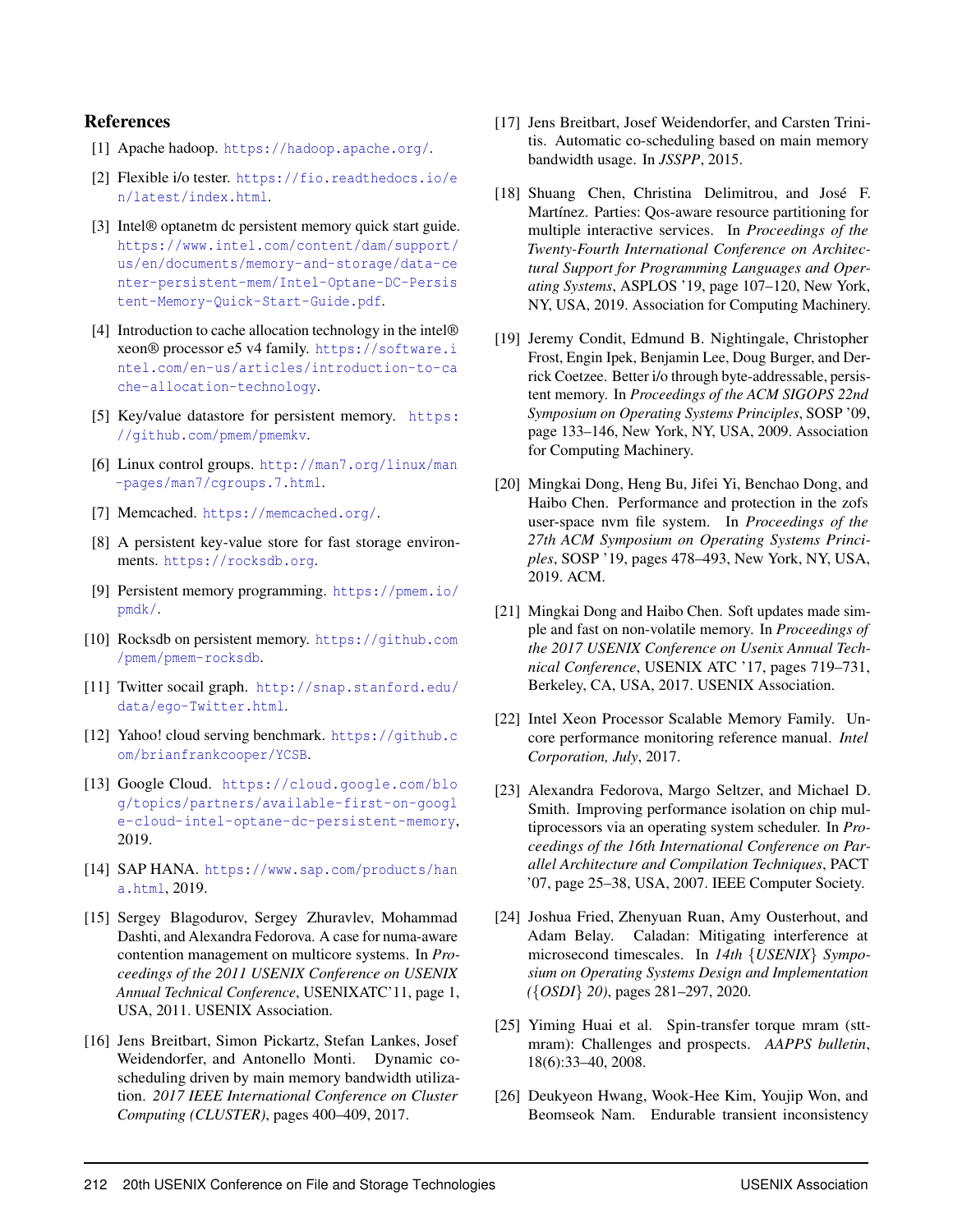in byte-addressable persistent b+-tree. In *Proceedings of the 16th USENIX Conference on File and Storage Technologies*, FAST'18, page 187–200, USA, 2018. USENIX Association.

- <span id="page-15-19"></span>[27] S. Imamura and E. Yoshida. Fairhym: Improving interprocess fairness on hybrid memory systems. In *2020 9th Non-Volatile Memory Systems and Applications Symposium (NVMSA)*, pages 1–6, 2020.
- <span id="page-15-2"></span>[28] Intel. Intel optane dc persistent memory readies for widespread deployment. [https://newsroom.intel](https://newsroom.intel.com/news/intel-optane-dc-persistent-memory-readies-widespread-deployment/) [.com/news/intel-optane-dc-persistent-memor](https://newsroom.intel.com/news/intel-optane-dc-persistent-memory-readies-widespread-deployment/) [y-readies-widespread-deployment/](https://newsroom.intel.com/news/intel-optane-dc-persistent-memory-readies-widespread-deployment/), 2018.
- <span id="page-15-10"></span>[29] Intel. Intel 64 and ia-32 architectures software developer's manual. *Volume 3: System Programming Guide*, pages Vol. 3B 17–64, 2019.
- <span id="page-15-11"></span>[30] Intel. Intel 64 and ia-32 architectures software developer's manual. *Volume 3: System Programming Guide*, 2019.
- <span id="page-15-12"></span>[31] Intel. Intel 64 and ia-32 architectures software developer's manual. *Volume 3: System Programming Guide*, pages Vol. 3B 18–19, 2019.
- <span id="page-15-17"></span>[32] Intel. Intel resource director technology (intel rdt) on 2nd generation intel xeon scalable processors reference manual. *Intel Resource Director Technology Reference Manual*, 2019.
- <span id="page-15-3"></span>[33] Intel. Intel(R) Optane(TM) DC Persistent Memory. [ht](https://www.intel.com/content/www/us/en/architecture-and-technology/optane-dc-persistent-memory.html) [tps://www.intel.com/content/www/us/en/arch](https://www.intel.com/content/www/us/en/architecture-and-technology/optane-dc-persistent-memory.html) [itecture-and-technology/optane-dc-persiste](https://www.intel.com/content/www/us/en/architecture-and-technology/optane-dc-persistent-memory.html) [nt-memory.html](https://www.intel.com/content/www/us/en/architecture-and-technology/optane-dc-persistent-memory.html), 2019.
- <span id="page-15-8"></span>[34] Joseph Izraelevitz, Jian Yang, Lu Zhang, Juno Kim, Xiao Liu, Amirsaman Memaripour, Yun Joon Soh, Zixuan Wang, Yi Xu, Subramanya R. Dulloor, Jishen Zhao, and Steven Swanson. Basic performance measurements of the intel optane DC persistent memory module. *CoRR*, abs/1903.05714, 2019.
- <span id="page-15-9"></span>[35] Rohan Kadekodi, Se Kwon Lee, Sanidhya Kashyap, Taesoo Kim, Aasheesh Kolli, and Vijay Chidambaram. Splitfs: Reducing software overhead in file systems for persistent memory. In *Proceedings of the 27th ACM Symposium on Operating Systems Principles*, SOSP '19, page 494–508, New York, NY, USA, 2019. Association for Computing Machinery.
- <span id="page-15-15"></span>[36] Harshad Kasture and Daniel Sanchez. Tailbench: a benchmark suite and evaluation methodology for latency-critical applications. In *2016 IEEE International Symposium on Workload Characterization (IISWC)*, pages 1–10. IEEE, 2016.
- <span id="page-15-1"></span>[37] Takayuki Kawahara. Scalable spin-transfer torque ram technology for normally-off computing. *IEEE Des. Test*, 28(1):52–63, January 2011.
- <span id="page-15-4"></span>[38] Youngjin Kwon, Henrique Fingler, Tyler Hunt, Simon Peter, Emmett Witchel, and Thomas Anderson. Strata: A cross media file system. In *Proceedings of the 26th Symposium on Operating Systems Principles*, SOSP '17, page 460–477, New York, NY, USA, 2017. Association for Computing Machinery.
- <span id="page-15-14"></span>[39] Aapo Kyrola, Guy Blelloch, and Carlos Guestrin. Graphchi: Large-scale graph computation on just a PC. In *Presented as part of the 10th USENIX Symposium on Operating Systems Design and Implementation (OSDI 12)*, pages 31–46, Hollywood, CA, 2012. USENIX.
- <span id="page-15-18"></span>[40] Florian Larysch. Fine-grained estimation of memory bandwidth utilization. Master thesis, Operating Systems Group, Karlsruhe Institute of Technology (KIT), Germany, March13 2016.
- <span id="page-15-0"></span>[41] Benjamin C. Lee, Engin Ipek, Onur Mutlu, and Doug Burger. Architecting phase change memory as a scalable dram alternative. In *Proceedings of the 36th Annual International Symposium on Computer Architecture*, ISCA '09, pages 2–13, New York, NY, USA, 2009. ACM.
- <span id="page-15-5"></span>[42] Se Kwon Lee, K. Hyun Lim, Hyunsub Song, Beomseok Nam, and Sam H. Noh. Wort: Write optimal radix tree for persistent memory storage systems. In *Proceedings of the 15th Usenix Conference on File and Storage Technologies*, FAST'17, page 257–270, USA, 2017. USENIX Association.
- <span id="page-15-13"></span>[43] David Lo, Liqun Cheng, Rama Govindaraju, Parthasarathy Ranganathan, and Christos Kozyrakis. Heracles: improving resource efficiency at scale. In Deborah T. Marr and David H. Albonesi, editors, *Proceedings of the 42nd Annual International Symposium on Computer Architecture, Portland, OR, USA, June 13-17, 2015*, pages 450–462. ACM, 2015.
- <span id="page-15-16"></span>[44] Yandong Mao, Eddie Kohler, and Robert Tappan Morris. Cache craftiness for fast multicore key-value storage. In *Proceedings of the 7th ACM european conference on Computer Systems*, pages 183–196, 2012.
- <span id="page-15-7"></span>[45] Virendra J Marathe, Margo Seltzer, Steve Byan, and Tim Harris. Persistent memcached: Bringing legacy code to byte-addressable persistent memory. In *9th* {*USENIX*} *Workshop on Hot Topics in Storage and File Systems (HotStorage 17)*, 2017.
- <span id="page-15-6"></span>[46] Amirsaman Memaripour, Joseph Izraelevitz, and Steven Swanson. Pronto: Easy and fast persistence for volatile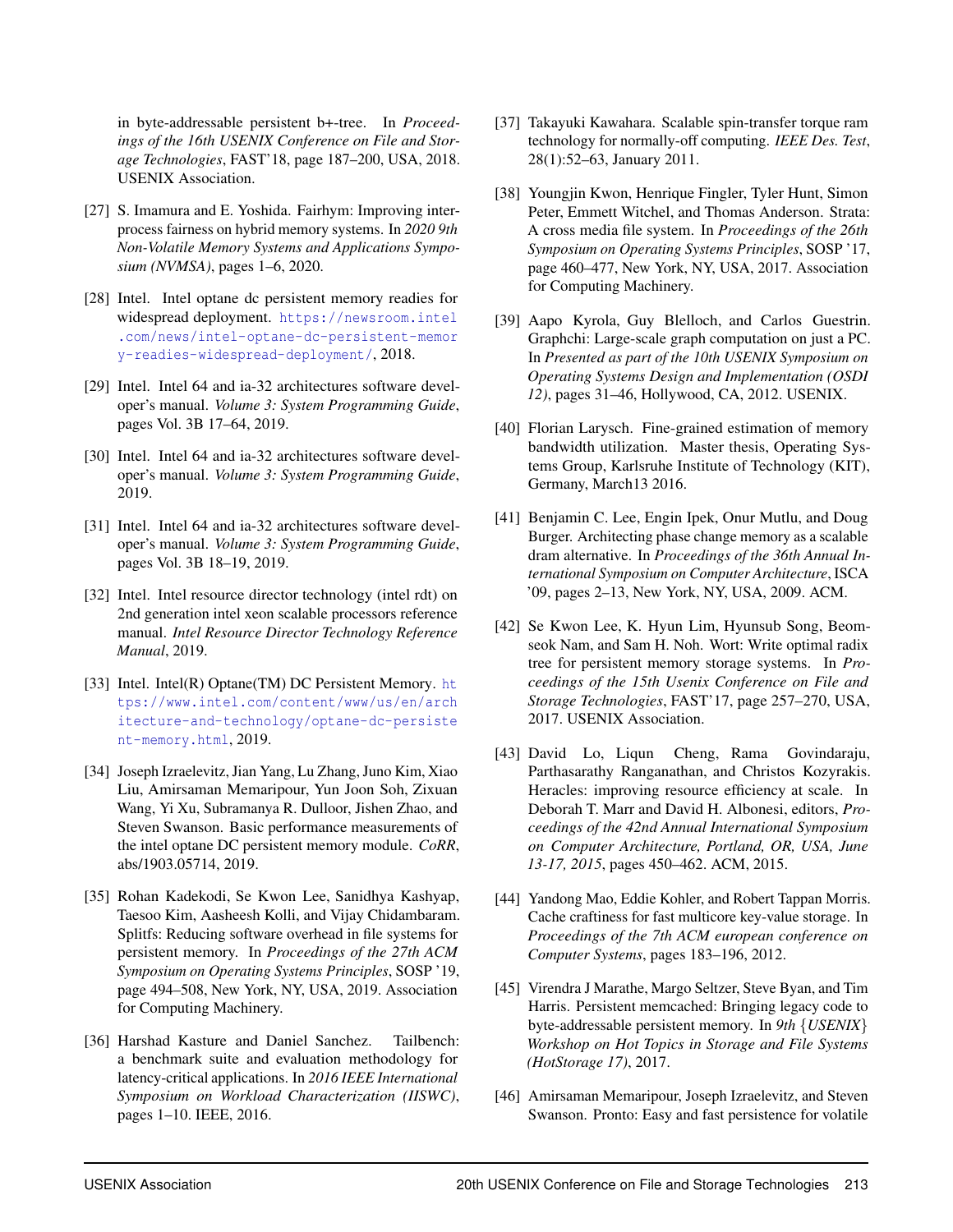data structures. In *Proceedings of the Twenty-Fifth International Conference on Architectural Support for Programming Languages and Operating Systems*, ASPLOS '20, page 789–806, New York, NY, USA, 2020. Association for Computing Machinery.

- <span id="page-16-16"></span>[47] Andreas Merkel, Jan Stoess, and Frank Bellosa. Resource-conscious scheduling for energy efficiency on multicore processors. In *Proceedings of the 5th European Conference on Computer Systems*, EuroSys '10, page 153–166, New York, NY, USA, 2010. Association for Computing Machinery.
- <span id="page-16-9"></span>[48] Khang T Nguyen. Introduction to memory bandwidth monitoring in the intel(r) xeon(r) processor e5 v4 family. [https://software.intel.com/en-us/articles/](https://software.intel.com/en-us/articles/introduction-to-memory-bandwidth-monitoring) [introduction-to-memory-bandwidth-monitorin](https://software.intel.com/en-us/articles/introduction-to-memory-bandwidth-monitoring) [g](https://software.intel.com/en-us/articles/introduction-to-memory-bandwidth-monitoring), 2016.
- <span id="page-16-8"></span>[49] Jinyoung Oh and Youngjin Kwon. Persistent memory aware performance isolation with dicio. In *Proceedings of the 12th ACM SIGOPS Asia-Pacific Workshop on Systems*, APSys '21, page 97–105, New York, NY, USA, 2021. Association for Computing Machinery.
- <span id="page-16-15"></span>[50] Jinsu Park, Seongbeom Park, Myeonggyun Han, Jihoon Hyun, and Woongki Baek. Hypart: A hybrid technique for practical memory bandwidth partitioning on commodity servers. In *Proceedings of the 27th International Conference on Parallel Architectures and Compilation Techniques*, PACT '18, New York, NY, USA, 2018. Association for Computing Machinery.
- <span id="page-16-10"></span>[51] Tirthak Patel and Devesh Tiwari. Clite: Efficient and qos-aware co-location of multiple latency-critical jobs for warehouse scale computers. In *2020 IEEE International Symposium on High Performance Computer Architecture (HPCA)*, pages 193–206, 2020.
- <span id="page-16-0"></span>[52] Moinuddin K. Qureshi, Vijayalakshmi Srinivasan, and Jude A. Rivers. Scalable high performance main memory system using phase-change memory technology. In *Proceedings of the 36th Annual International Symposium on Computer Architecture*, ISCA '09, pages 24–33, New York, NY, USA, 2009. ACM.
- <span id="page-16-3"></span>[53] Dulloor Subramanya Rao, Sanjay Kumar, Anil S. Keshavamurthy, Philip Lantz, Dheeraj Reddy, Rajesh Sankaran, and Jeff Jackson. System software for persistent memory. In *Ninth Eurosys Conference 2014, EuroSys 2014, Amsterdam, The Netherlands, April 13- 16, 2014*, pages 15:1–15:15, 2014.
- <span id="page-16-4"></span>[54] Yujie Ren, Changwoo Min, and Sudarsun Kannan. Crossfs: A cross-layered direct-access file system. In *14th USENIX Symposium on Operating Systems Design and Implementation (OSDI 20)*, pages 137–154. USENIX Association, November 2020.
- <span id="page-16-2"></span>[55] Smith Ryan. Intel announces optane storage brand for 3d xpoint products. [https://www.anandtech.com/](https://www.anandtech.com/show/9541/intel-announces-optane-storage-brand-for-3d-xpoint-products) [show/9541/intel-announces-optane-storage-b](https://www.anandtech.com/show/9541/intel-announces-optane-storage-brand-for-3d-xpoint-products) [rand-for-3d-xpoint-products](https://www.anandtech.com/show/9541/intel-announces-optane-storage-brand-for-3d-xpoint-products), 2015.
- <span id="page-16-1"></span>[56] Dmitri B Strukov, Gregory S Snider, Duncan R Stewart, and R Stanley Williams. The missing memristor found. *nature*, 453(7191):80, 2008.
- <span id="page-16-13"></span>[57] Priyanka Tembey, Ada Gavrilovska, and Karsten Schwan. Merlin: Application- and platform-aware resource allocation in consolidated server systems. In *Proceedings of the ACM Symposium on Cloud Computing*, SOCC '14, page 1–14, New York, NY, USA, 2014. Association for Computing Machinery.
- <span id="page-16-11"></span>[58] Thomas Willhalm and Roman Dementiev. Intel(r) performance counter monitor - a better way to measure cpu utilization. [https://software.intel.com/content](https://software.intel.com/content/www/us/en/develop/articles/intel-performance-counter-monitor.html) [/www/us/en/develop/articles/intel-performa](https://software.intel.com/content/www/us/en/develop/articles/intel-performance-counter-monitor.html) [nce-counter-monitor.html](https://software.intel.com/content/www/us/en/develop/articles/intel-performance-counter-monitor.html), 2012.
- <span id="page-16-12"></span>[59] Jan Treibig, Georg Hager, and Gerhard Wellein. Likwid: A lightweight performance-oriented tool suite for x86 multicore environments. In *Proceedings of the 2010 39th International Conference on Parallel Processing Workshops*, ICPPW '10, page 207–216, USA, 2010. IEEE Computer Society.
- <span id="page-16-5"></span>[60] Haris Volos, Sanketh Nalli, Sankarlingam Panneerselvam, Venkatanathan Varadarajan, Prashant Saxena, and Michael M. Swift. Aerie: Flexible file-system interfaces to storage-class memory. In *Proceedings of the Ninth European Conference on Computer Systems*, EuroSys '14, New York, NY, USA, 2014. Association for Computing Machinery.
- <span id="page-16-14"></span>[61] Yaocheng Xiang, Chencheng Ye, Xiaolin Wang, Yingwei Luo, and Zhenlin Wang. Emba: Efficient memory bandwidth allocation to improve performance on intel commodity processor. In *Proceedings of the 48th International Conference on Parallel Processing*, ICPP 2019, New York, NY, USA, 2019. Association for Computing Machinery.
- <span id="page-16-6"></span>[62] Jian Xu and Steven Swanson. Nova: A log-structured file system for hybrid volatile/non-volatile main memories. In *Proceedings of the 14th Usenix Conference on File and Storage Technologies*, FAST'16, pages 323– 338, Berkeley, CA, USA, 2016. USENIX Association.
- <span id="page-16-7"></span>[63] Jian Xu, Lu Zhang, Amirsaman Memaripour, Akshatha Gangadharaiah, Amit Borase, Tamires Brito Da Silva, Steven Swanson, and Andy Rudoff. Nova-fortis: A fault-tolerant non-volatile main memory file system. In *Proceedings of the 26th Symposium on Operating Systems Principles*, SOSP '17, pages 478–496, New York, NY, USA, 2017. ACM.